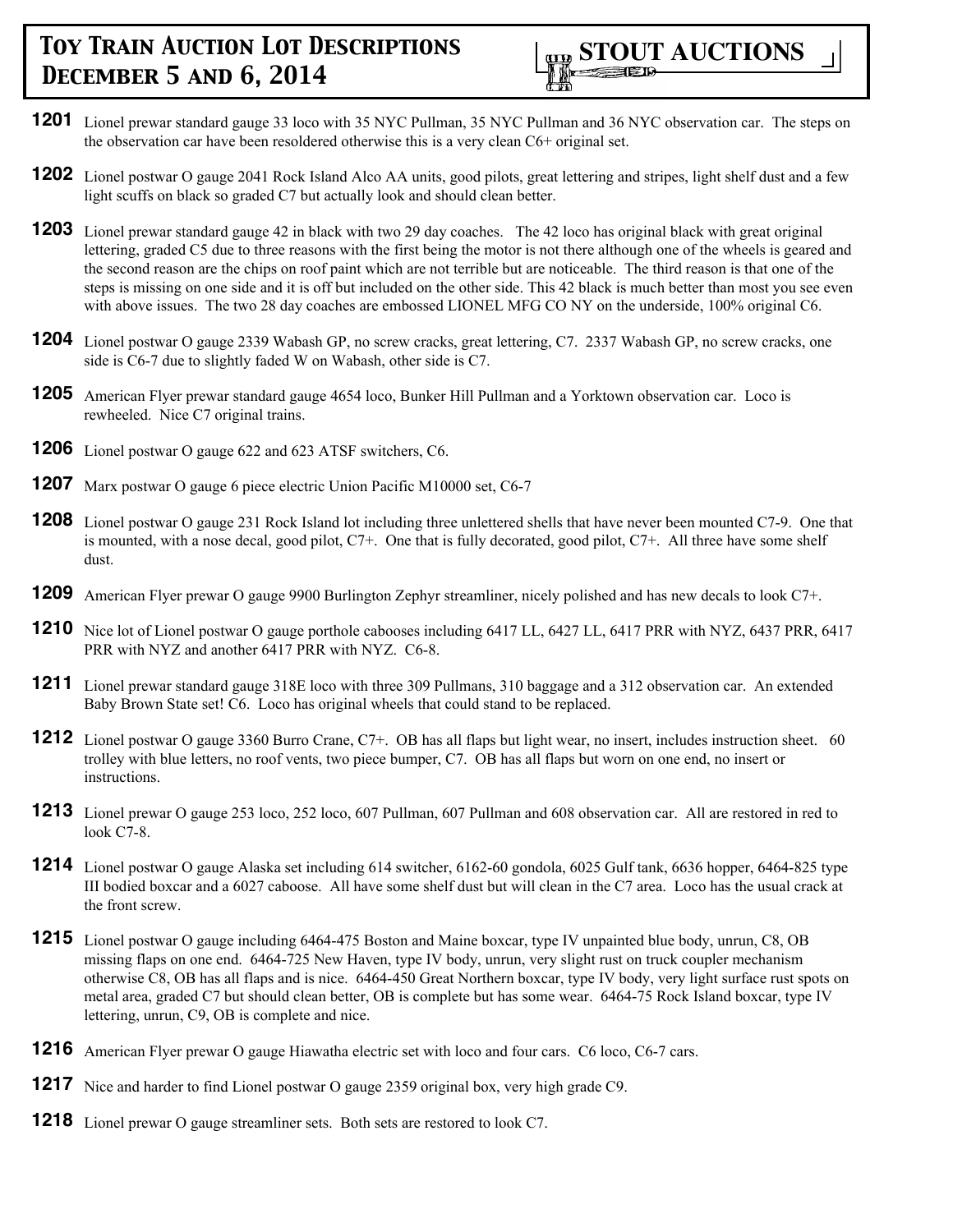

- **1219** Gorgeous Lionel postwar O gauge 2628 Manhattan Pullman car, factory unrun with original window inserts, a couple of tiny paint nicks along roof edge, C8. Very crisp and fresh lettering and numbering. Includes inspection slip stuck in the vestibule door as from factory.
- **1220** Gorgeous Lionel postwar O gauge 2627 Madison Pullman car, factory unrun with original window inserts, a couple of tiny paint nicks along roof edge, C8. Very crisp and fresh lettering and numbering.
- **1221** Lionel postwar O gauge aluminum passenger cars including 2531, 2532, 2533 and 2534. These cars are all four flat channel cars with matching dotted variation plates. Very unusual to find a matched set of these cars. C7-8.
- **1222** Lionel prewar standard gauge Green State set including 412 California, 413 Colorado, 414 Illinois and 416 New York. The sides or bodies have all been restored as well as the bottoms except the bolster on three of the four cars and the tanks on all four cars. The roofs are all original and the parts are almost all original with the exception of some steps. Sides look C7+ while the roofs look C5-6.
- **1223** Ives prewar O gauge set in blue with 1125 loco, tender, 550 baggage and two 551 Chair cars. Two of the car roofs are repainted. Engine is C4-5, rest of set is C5-6.
- **1224** Lionel postwar O gauge 2521 President McKinley observation car, two 2522 President Harrison dome cars and a 2523 President Garfield Pullman car. These are original striped aluminum passenger cars from the Presidential set of the postwar era. Cars have a little shelf dust, will clean C7+ and maybe even better!
- **1225** Lionel prewar O gauge Blue Streak set with 265E Commodore Vanderbilt loco, whistle tender, 619, 617 and 618 observation cars. The set is restored to look C7. Loco is missing the armature in the motor.
- **1226** Lionel postwar O gauge 3927 track clean car, car is high grade C8 area with original tubes, BOTH original inserts, instruction sheet several wipers and the harder to find tie on NOTICE tag. The original box is nice and square with all flaps intact, does have a few minor dings on one side.
- **1227** Lionel prewar standard gauge New York Central 18 Parlor Car Pullman, 18 Parlor Car Pullman, 19 Parlor Car Baggage and 190 observation. All four cars are original C5-6.
- **1228** Lionel postwar O gauge 2379 Rio Grande F3 ABB units and a 6657 caboose. C6.
- **1229** MTH O Gauge MT-3021LP Union Pacific big boy in OB. Loco features Protosound, Protosmoke, Protocoupler and much more. Loco is in OB and comes with instructions. Loco is C8 with moderate run time. OB is dusty and partially ripped on one side.
- **1230** MTH Railking modern O gauge RK-1113LP New York Central Dreyfuss Hudson steam locomotive in OB. Loco features Protosound, Protosmoke, Protocoupler, and more. C8 with run time. OB is dirty with light corner wear.
- **1231** Weaver modern O gauge Pennsylvania M1a brass steam locomotive in OB. Loco features smoke, backup light, electronic reverse and more. C8 with run time. OB is dirty with one taped edge and corner wear.
- **1232** Williams modern O gauge brass Pennsylvania B6 0-6-0 steam locomotive in OB. Loco is catalog number 5200. Loco features smoke, electronic reverse and more. Loco is C7-8 due to cab figures being added and a figure added to the running boards. OB is worn at the edges and dusty.
- **1233** Railking modern O Gauge Pennsylvania Aerotrain in OB. Catalog number is 30-2210-1. Set features Protosound 2.0, DCS control, and more. Train is C8 condition with some run time. OB has light dust.
- **1234** MTH modern O gauge 20-3344-1 Chapelon 2-3-1e Pacific steam locomotive in OB. Green boiler version. Loco features Protosound 2.0, DCS control, Protosmoke, Protocoupler, and more. Hi-Rail wheel version. Loco is C8 with moderate run time. OB has mild corner wear.
- **1235** MTH modern O gauge 20-3369-1 British Railways Duchess of Abercorn 4-6-2 steam locomotive in OB. Loco features Protosound 2.0, DCS control, Protosmoke, Protocoupler, and more. Loco has hi-rail wheels and is C8 condition. Two additional figures have been added to the tender and glued in place.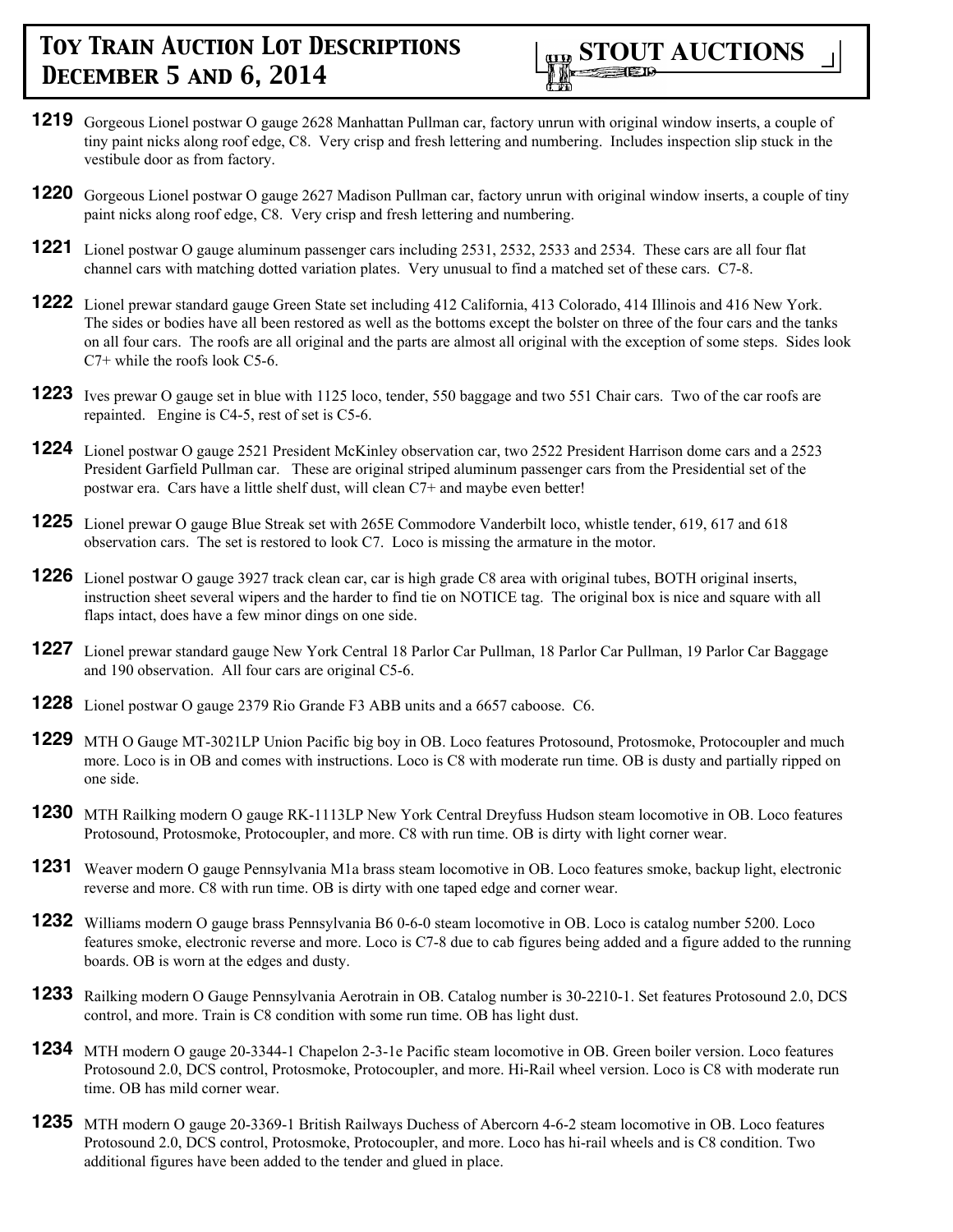- **1236** MTH modern O gauge 20-3398-1 KBay StsB S 3/6 express steam locomotive in OB. Loco features Protosound 3.0, DCS control, Protosmoke, Protocoupler, and more. Loco is C7-8 with run time and one broken hinge on flaps which extend between the tender deck and cab. Does not affect operation.
- **1237** MTH 20-3401-1 EST France 241A steam locomotive in OB. Gray and black version with black stripes version. Loco features Protosound 3.0, DCS control, Protosmoke, Protocoupler, and more. Loco is C8 with run time. OB has some mild corner wear.
- **1238** MTH modern O gauge 20-60019 OCEM five car passenger set in OB. Cars are generally C8, however postal wagon is missing a few eyelets on one railing near the top allowing the rail to hang loose. Very small issue.
- **1239** MTH modern O gauge 20-5638-1 dark green Swiss crocodile electric locomotive in OB. Loco features Protosound 3.0, DCS control, Protocouplers, and more. Loco is C8 with run time.
- **1240** MTH modern O gauge 20-3383-1 Dealer Appreciation Special Chapelon Pacific 2-3-1E Engineering Edition steam locomotive in OB. Loco features Protosound 2.0, DCS control, Protosmoke, Protocoupler, and more. Loco is C8 with run time.
- **1241** MTH Railking modern O gauge 30-1139-1 Union Pacific Forty Niner steam loco in OB. Loco features Protosound, Smoke, and Protocoupler. Also included is 30-6107 four car passenger set and 30-6108 two car add on. Cars are C7-8.
- **1242** Lionel modern O gauge Harry Potter Hogwarts Express. Includes components for 11020 set and two extra passenger cars. Five passenger cars total. Trains are C7-8. Track included but no transformer. OB is dusty with mild wear.
- **1243** Lionel modern O gauge 18043 Chesapeake and Ohio semi scale Hudson loco and tender with six aluminum passenger cars, 19145 combo, 19146 Pullman, 19147 Pullman, 19149 Gadsby Kitchen without box 19150 observation, 19148 Chessie Club. Loco is C8 with run time, cars are C7-8, with two cars roofs noted to have paint nicks or small scratches in the paint.
- **1244** MTH modern O gauge 20-60019 OCEM five car passenger set in OB. Cars are generally C8, OB has some mild wear.
- **1245** MTH Railking modern O gauge Milwaukee Road Hiawatha 30-1127-1 steam locomotive in OB. Loco features Protosound, Protosmoke, Protocoupler, and more. Loco is C8 with run time. OBs have light corner wear.
- **1246** MTH modern O gauge MT-6019 Union Pacific painted four car passenger set in OB. Cars are C7-8 with a few small scuffs and marks on the cars.
- **1247** MTH modern O gauge 20-6552 Milwaukee Road nine car streamlined passenger set in OB. Also includes 6652 sleeper / diner add on and two 6752 full vista domes. Cars are generally C8, however one full vista dome noted to have a broken corner step. OBs have mild to moderate wear.
- **1248** MTH Railking modern O gauge Amtrak locos and cars. Includes three Genesis locomotives, one appears to have Protosound, the other two are conventional. Also included are 15 Superliner cars. One of the 15 cars is a scale Premier MTH car. Trains are C7-8. Only one box for four of the cars.
- **1249** Lionel modern O gauge Norfolk and Western aluminum passenger cars in OBs. Six cars include t19139 baggage, 19140 combo, 19141 diner, 19142 coach, 19143 coach, and 19144 observation. Cars are C8-9 with light run time.
- **1250** Lionel O Gauge modern 32905 Irvington Factory. Building appears to have had wiring modified. Otherwise C7-8. OB has mild wear.
- **1251** Marx postwar O gauge four car Union Pacific M10005. Nicer C6-7, light shelf dust. The power unit has an added headlight.
- **1252** Kraus prewar O gauge set of 6 six passenger cars. Four of the cars are C5-6. Two of the cars are C3-4 due to some missing steps and couplers.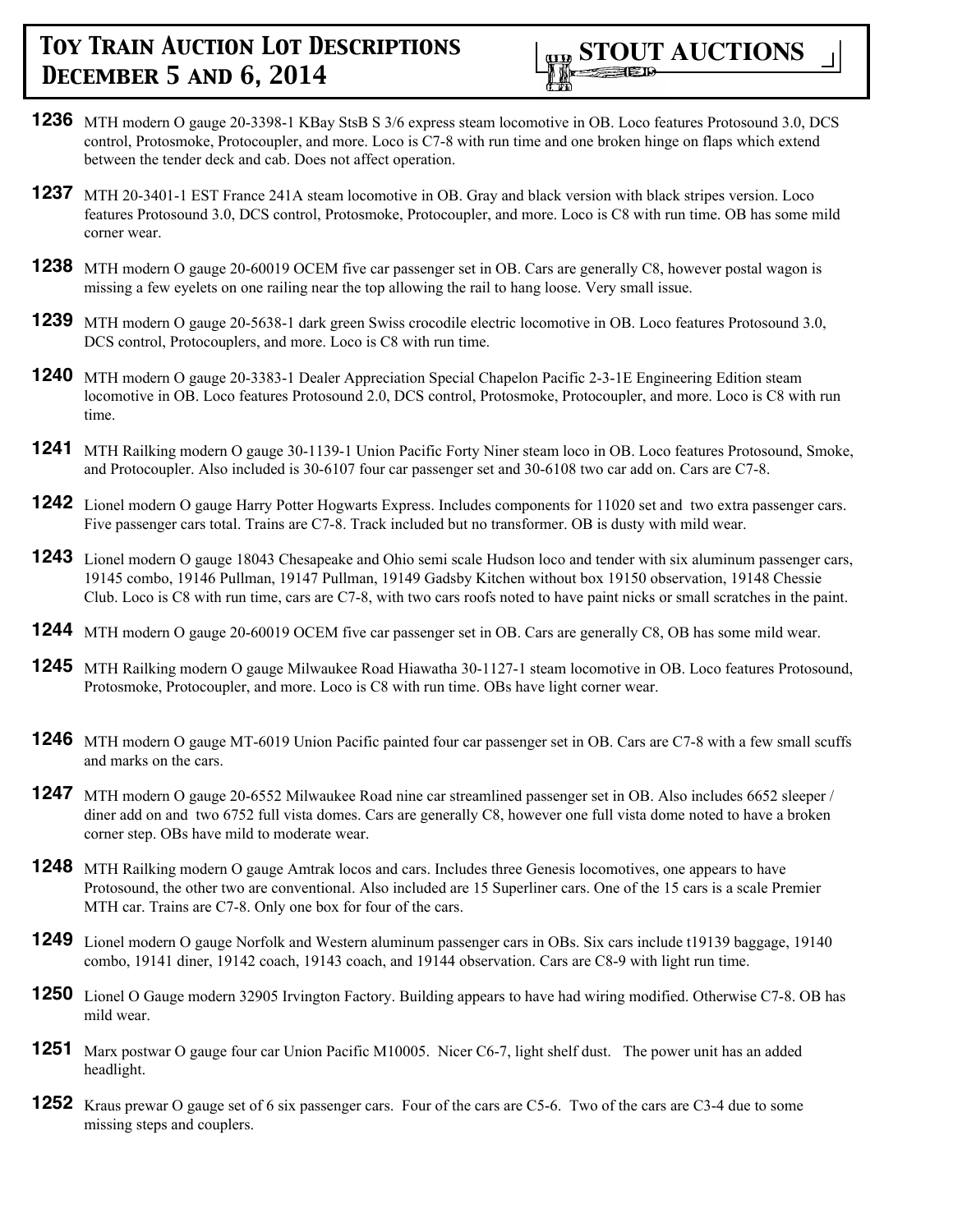

- **1253** Lionel postwar O gauge 746 Norfolk and Western class J steam locomotive with short stripe variation tender. Good steps on tender. Light shelf dust but should clean in the C7 area.
- **1254** Lionel prewar O gauge 252 loco with 603 Pullman, 603 Pullman and 604 observation. Set is restored to look C8. Loco pickup roller assembly is loose but appears to be operable.
- **1255** Dorfan O gauge prewar passenger cars including Seattle Pullman, Boston Pullman and an Observation. Original paint is quite nice C7 but does have a few minor touch ups. Two of the cars have chrome trucks, one is black.
- **1256** Lionel postwar O gauge 2344 New York Central AA units, power unit is missing the screws that hold the shell onto the frame, missing three lenses for the portholes. One wheel, side frame and ladder have some corrosion and rust. Battery box has no damage. C5-6.
- **1257** Fleischmann prewar steam toy water well toy. Missing the outer crank pulley, paint is C6-7. Bing tower, C6+. Bing tower, missing most paint C4. Bing wind mill, C4.
- **1258** Five piece Thomas postwar O gauge steam train set. Steam engine and tender have post factory paint. Two 1869 Pioneer coaches and an 1869 Pioneer baggage, shelf dust but will clean C7ish with maybe some light spots on the roofs.
- **1259** Lionel postwar O gauge Baltimore and Ohio BUDD car set including powered 400, powered 404, 2550 dummy unit and a 2559 dummy unit. C6-7.
- **1260** Lot of seven Lionel prewar O gauge 184 Bungalows, all have shelf dust, C6 area.
- **1261** Two Lionel prewar 191 villas, both have repainted roofs, one is missing the porch railing and deck on the sides, C5. Two Lionel 189 villas, one is restored to look C7+, the other is C5-6.
- **1262** American Flyer prewar O gauge Illinois Central Green Diamond five car streamliner, C5-6.
- **1263** Two Marx postwar O gauge streamliner sets. Green four car set is C6 area. Yellow three car set is C4.
- **1264** Two prewar O gauge Issmayer passenger cars. The 7 window car looks C6 on one side has some light surface on the other side. The 6 window car is C6.
- **1265** Bing prewar O gauge 0-4-0 steam loco and tender, small ding in cab roof overhang, rest of pieces are nice C6+.
- **1266** Tougher Lionel postwar O gauge 3666 Minuteman cannon firing box car, great graphics, nice C7+.
- **1267** Tough Marklin prewar O gauge wood sided passenger car, very nice C7+ condition.
- **1268** ETS modern O gauge Sequoia Lumber Co No. 2 Mallet type loco with three low side CSD cars. Neat looking train set, C8.
- **1269** Ives prewar standard gauge 3241 NYC&HR loco, 184 Buffet car and a 186 Observation car. High grade set is C7+.
- **1270** Lionel postwar O gauge aluminum passenger set including small door 2530, 2533 Silver Cloud Pullman, 2532 Silver Range dome car, 2534 Silver Bluff Pullman and a 2531 Silver Dawn observation car. Mixed plates. C6.
- **1271** Bing prewar O gauge clockwork powered trolley, much better original condition than you would normally see this piece, C7.
- **1272** This is the New Haven lovers boxcar variation lot! Lionel postwar O gauge boxcars including tougher black 6464-725, -425 type III body full serif N, three -425 type IIb half serif N cars, -425 type IIb full serif N, orange -725 and a black N variation 6468-25 double black door boxcar. All eight cars have light shelf dust, C6-8.
- **1273** Hornby O gauge passenger car set including five 4218 passenger cars and two 4025 Pullman cars. Set is C6-7.
- **1274** Lionel postwar O gauge 2530 baggage car, large door variation, C5+.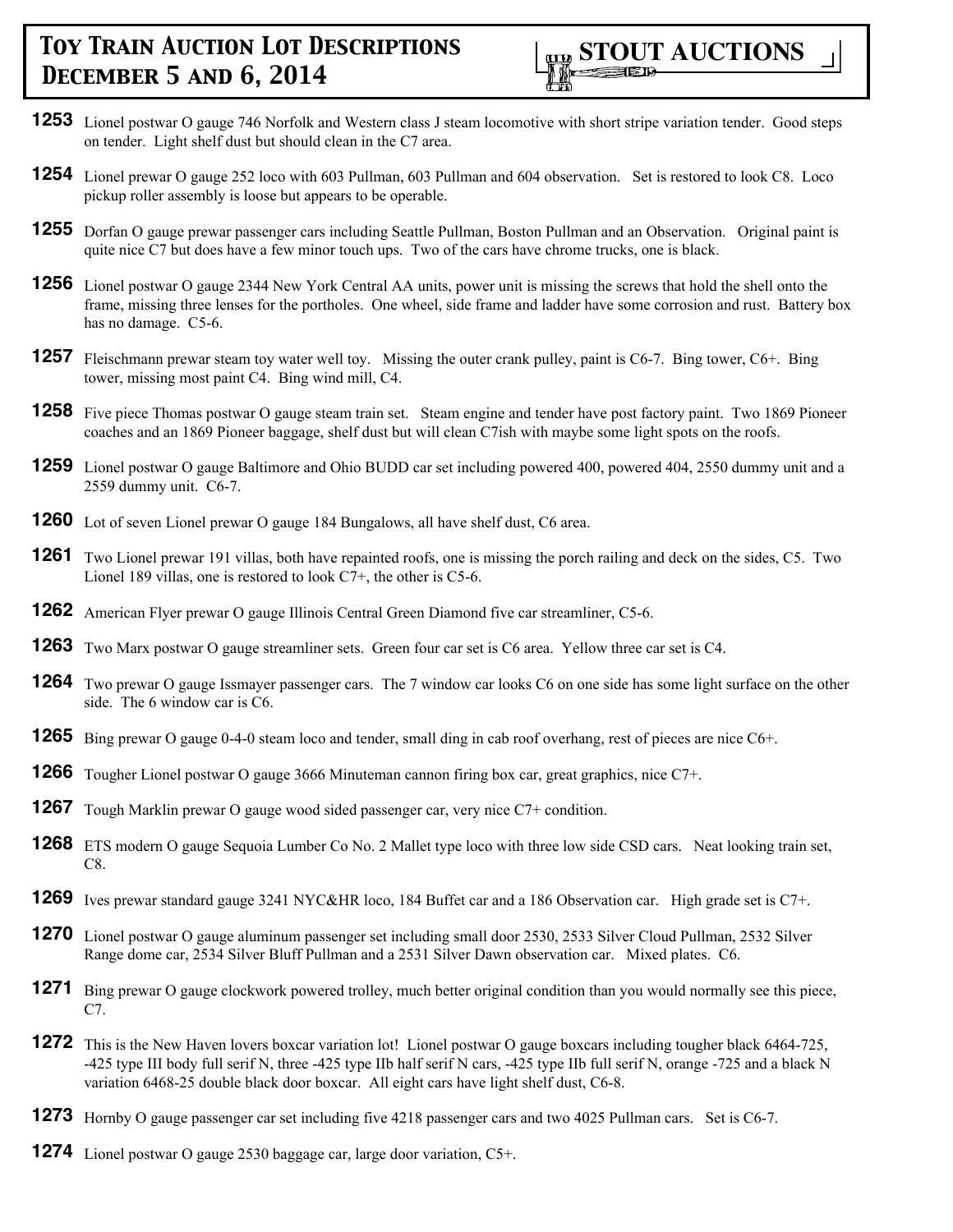- **1275** KO Japan tin friction ladder fire truck, sun faded but complete, friction motor turns but is sluggish, C6.
- **1276** Linemar power dozer and an unmarked Hi-Lift Loader, tin friction construction toys, made in Japan. Linemar piece is missing the stack, C6 otherwise.
- **1277** Leland monorail made by the Leland-Detroit Mfg. Co. Includes a powered and dummy car, twelve cast iron bases (three have been modified by having two feet cut off of one side only), twelve steel rod supports, eight curved track and four straight track sections. One of the straight track sections is longer than the others, C5. The set includes twelve brass fittings to elevate the set another 4 inches higher and there are no connecting rods for the two cars. A prewar coupler was glued inside the powered car to connect them. The glue is easily removable.
- **1278** Masuya tin friction car and other Japan tin car. Very nice Masuya tin friction car, C7. The second car is only marked Japan and has a lot of litho loss and some rust, C5.
- **1279** Two Japan tin toys including a Modern toys Neptune battery operated tugboat and an unmarked friction truck. Tugboat is missing a light on the top of the cabin and the truck is missing the dump bed, C5.
- **1280** Two Paya reproduction tin windup toys including a dump truck and a taxi, C8. No boxes are included.
- **1281** Bing clockwork limousine with missing parts to include the radiator, front axle and both front wheels. What is here is worth restoring but has minor rust on the hood and one fender, C5-6. The clockwork mechanism does work properly.
- **1282** Two Marx clockwork toys to include a tin roadster with a missing radiator and a horse drawn milk wagon with balloon tires, C5.
- **1283** Unmarked Germany tin clockwork portal gantry crane. Toy is large standing 11 1/4 inches tall to the cab and the boom is 14 inches long. The cable is missing as well as whatever would have made the boom stable. It is only marked made in Germany- U.S. Zone, C5.
- **1284** Unmarked tin clockwork ferris wheel, likely of European origin and in fantastic working condition, C7. Stands 9 1/2 inches tall.
- **1285** French tin clockwork ice cream peddler, marked DFC on the sides in a diamond. No key included, operability unknown. Very nice with very little wear, C7. Stands 3 5/8 inches tall.
- **1286** Joseph Wagner tin ferris wheel, modern tinplate with working clockwork, C7.
- **1287** Kovap Nachod tin crane on wheels, made in Czech Republic, C8-9. Stands 22 1/4 inches tall at highest point with jib at 90 degree angle.
- **1288** Marx tin litho Old Jalopy, nice shape but the clockwork mechanism is almost entirely missing, C6 otherwise.
- **1289** Meccano vintage airplane with pontoons, has some paint missing but appears to be complete, C5-6.
- **1290** Vintage Meccano airplane with British markings, appears to be complete but cannot be certain, C5-6.
- **1291** Two unmarked tin clockwork dirigible airships, unknown manufacturer or origin. They do work and are intended to be hung from above and are in C8 condition. One is missing the linkage between pulleys to turn the propeller. The ships are 10 and 11 inches long.
- **1292** Unmarked tin & steel triplane 18" long, appears to be homemade but very neat.
- **1293** Four Japan tin friction toys to include two trolleys and two automobiles. One trolley is made by Alps and the other is marked but unknown, automobiles are both unmarked. These range from C5 to C7.
- **1294** NBN tin toy portal gantry crane Western Germany, wind up with key and control and in working order. Needs to have string fixed but includes an original hook, C6-7. Toy stands 27 inches tall.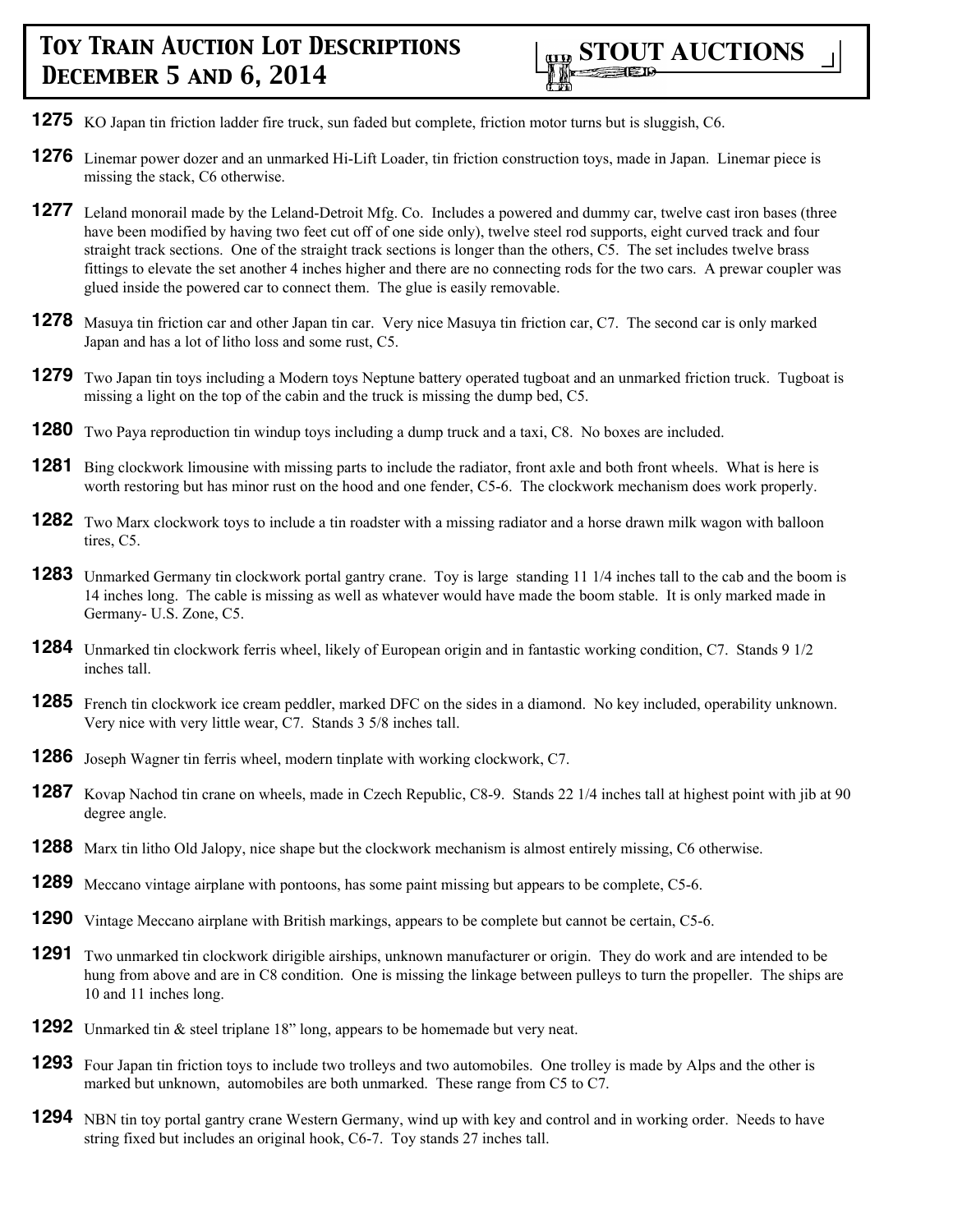- **1295** Reproduction Marklin Aeropal steam toy, unknown manufacturer or age, C8.
- **1296** Modern tin reproduction ocean liner, 13 inches long. It looks like it could be an old original boat due to some repainting and two missing masts.
- **1297** Large home made tin ship, 24 inches long, given the name Ocean Dream, hand painted with paper stickers, stands 16 inches tall.
- **1298** Bing tin garage with two clockwork autos, one has a broken spring on the clockwork mechanism. The garage has some dents and a few scratches, C6.
- **1299** Large grouping of vintage Elastolin O and standard gauge figures, most are in excellent condition, some have soft and removable glue residue on the bottom, C5-7.
- **1300** Grouping of O & standard gauge lead figures to include Barclay, Manoil and other manufacturers. Figures range from C5 to C7 and include a small group of nicely fashioned and realistic luggage.
- **1301** Lehmann Balky Mule tin windup, all original and complete. the windup will work without having a load on it but when placed on a flat surface, it will not operate, C5-6.
- **1302** Lehmann New Century Cycle tin clockwork, all original with a complete mechanism but does not operate under a load, C6.
- **1303** Stock tin clockwork three wheeled auto, all original and complete, operates nicely on smooth surface, C6.
- **1304** Grepert & Kelch clockwork horse and cart, all original and complete and in perfect working order, C7.
- **1305** Lehmann #420 Motor Car clockwork tin, complete and all original, mechanism is very sluggish, C5+.
- **1306** Lehmann #700 ALSO tin clockwork car, complete and all original in working order but doesn't move very fast, C6-7.
- **1307** Grepert & Kelch Town car limo with chauffeur tin toy, all original and complete. Works with a heavy flywheel that is turned with fingers and rests on the wheel, works great, C6-.
- **1308** Lehmann #520 Li La Hansom Cab tin clockwork, neat toy, all original and complete but missing a lot of paint. Appears to have rust issues but it is just discoloration of the paint, it does work but could use some maintenance for perfect operation,  $C5.$
- **1309** Gunthermann Horseless Carriage tin clockwork toy, complete and all original in working order, C5+.
- **1310** Lehmann Naughty Boy tin clockwork toy, complete and all original but the mechanism has some issues that could be fixed. It winds up but unloads very quickly not allowing the toy to operate correctly, C6+.
- **1311** Doll tin steam powered windmill with three hammers toy, hand painted, no damaged parts but does have some paint loss.
- **1312** Doll Mill with man chasing donkey steam driven toy, all original and complete with no damaged parts but does have some paint loss.
- **1313** Doll and Fleischmann windmill toys, operated by a toy steam engine. Both are all original with no broken or missing parts but do have some paint loss.
- **1314** Two Bing windmill steam accessory toys, both are all original and complete with the exception of the small flag atop the taller structure, both are in very nice shape with minor paint loss but great lithos.
- **1315** Carette fountain steam powered accessory, all original and complete with paint loss due to use with water.
- **1316** Krauss steam driven windmill accessory, unmarked accessory with buckets on chain, and several wheel / pulley combinations from various manufacturers including Fleischmann, Weeden, Bing and others.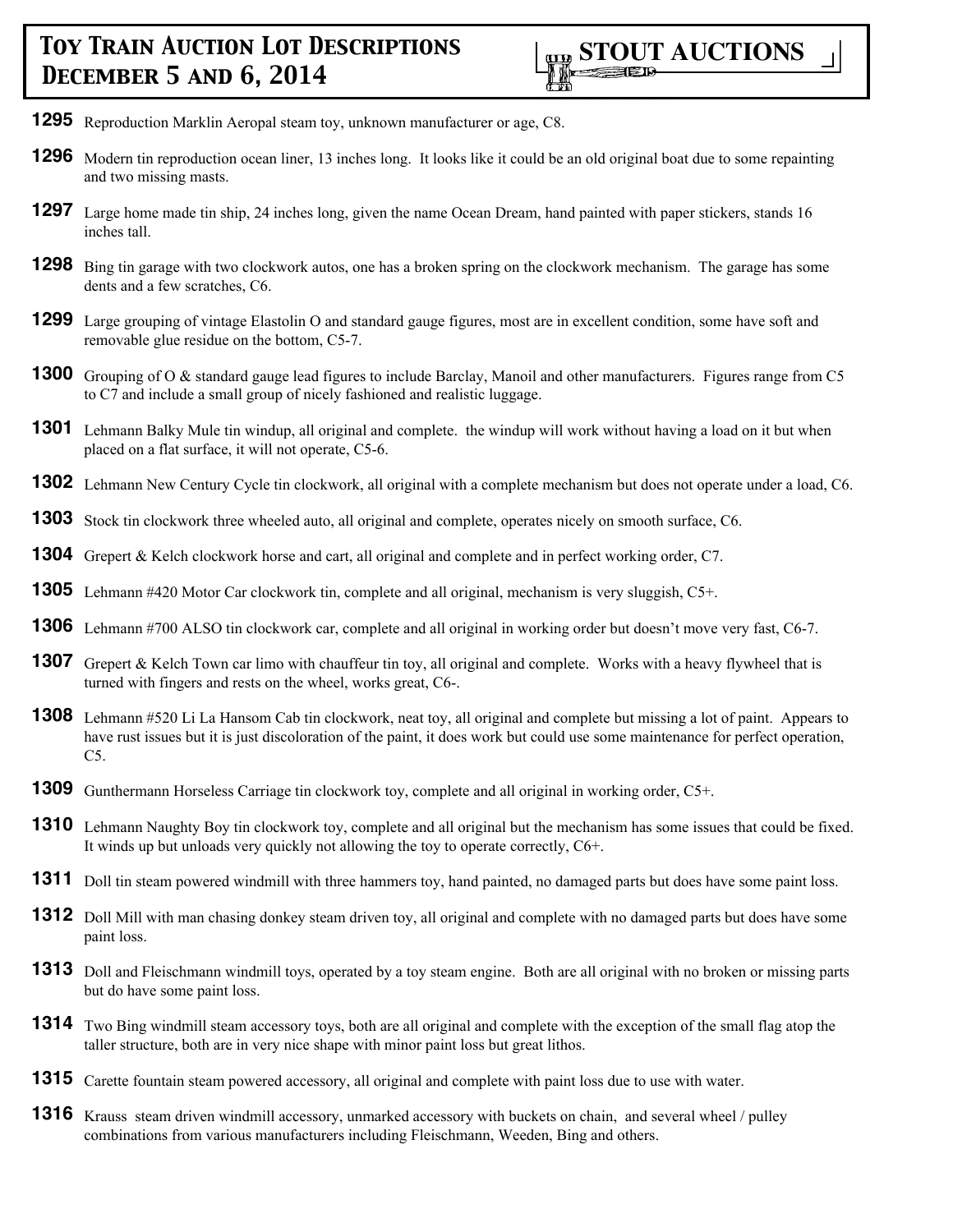

- **1317** Krauss steam accessory toy with water wheel, powered by a separate steam engine. There is some paint loss but it appears to be complete with all original parts, there is paint loss as seen in the photos.
- **1318** Doll steam accessory house with water wheel, all original with some paint loss due to use with water. The support for the wheel has come loose inside the house and will need to be fixed for it to be operational again.
- **1319** Bing Windmoter tin steam accessory, missing an arm from the windmill but a fantastic looking toy otherwise.
- **1320** Bing double bell train signal, hand cranked toy in operating condition with minor paint loss.
- **1321** Carette steam accessory toy house with water wheel, all original and complete but has some paint loss as seen in photos.
- **1322** Krauss tin water wheel toy with a manually operated wheel on the side. All original with no missing parts but does have paint loss as seen in photos.
- **1323** MTH Tinplate Traditions Lionel 381E locomotive, 412, 413, 414 and 415 coach cars and 416 observation car. Nice looking Milwaukee Road standard gauge set with all original boxes, C8 the 413 does have a minor roof scratch.
- **1324** Marklin 1 Gauge passenger set with 4-4-0 steam loco & 8 wheel tender, clockwork powered with key, catalog No. CE1021 or CE1801. Includes three passenger coaches, baggage/ mail car, diner and sleeper. All hand painted and original, C5-6.
- **1325** Santhion gazebo canopy with kiosk and fountain in fantastic shape, needs a light dusting, C7-8.
- **1326** Three Bing Great Western Railway 3295 O gauge passenger coaches, C5-6. One car has an interior with tables and chairs.
- **1327** Three Bassett Lowke O gauge passenger coaches. Two are in C6 condition while the third is C5- with paint loss and missing trucks.
- **1328** Santhion Marklin bi level passenger station / platform with vintage Elastolin figures decorating the seats and along the sides, C7-8 but does have some broken glass pieces as seen in photos.
- **1329** Mohr & Krauss steam toy accessory house with water powered hammer, much paint loss but no missing parts.
- **1330** Bing O gauge London and North Eastern Railway passenger coaches. One marked 1234N 3rd class, the other is 1235N 1st class. Both are C6-7 but one is missing the latch for the coupler.
- **1331** Santhion News Kiosk, O gauge to gauge 1 accessory, C8.
- **1332** Santhion O ga. or gauge 1 Gazebo with two seated figures, C8.
- **1333** Karl Bub o gauge wind cutter steam locomotive & Pennsylvania tender. Locomotive is electrically powered but missing a lot of paint with rust issues, C5, the tender is very nice, C7.
- **1334** Three Bing O gauge 8 wheel CIWL passenger wagons / coaches, all with wood grained lithos. Includes restaurant car, sleeper and baggage cars, C7+ sides, roofs have some paint loss.
- **1335** Santhion Buffet & Telegraph stand on base with covered bench, C8.
- **1336** Bing bell signal with train watchman house, all original, hand painted, missing two hand rails on the steps and paint as seen in photos, C5-6.
- **1337** Bing O gauge Jupiter 1975 steam locomotive & L.N.W.R. tender. Locomotive is missing some paint and the decorative pieces from the front of the frame, C5-6. tender is a four wheel version, C6-7.
- **1338** Santhion Central Bahnhof station, very nice but in need of a good cleaning. Very large and decorative with a 23 x 10 1/2 inch base and standing 14 1/4 inches tall, C8.
- **1339** Bing gauge 1 GWR guard car, C7, and LNWR coach, C5-6.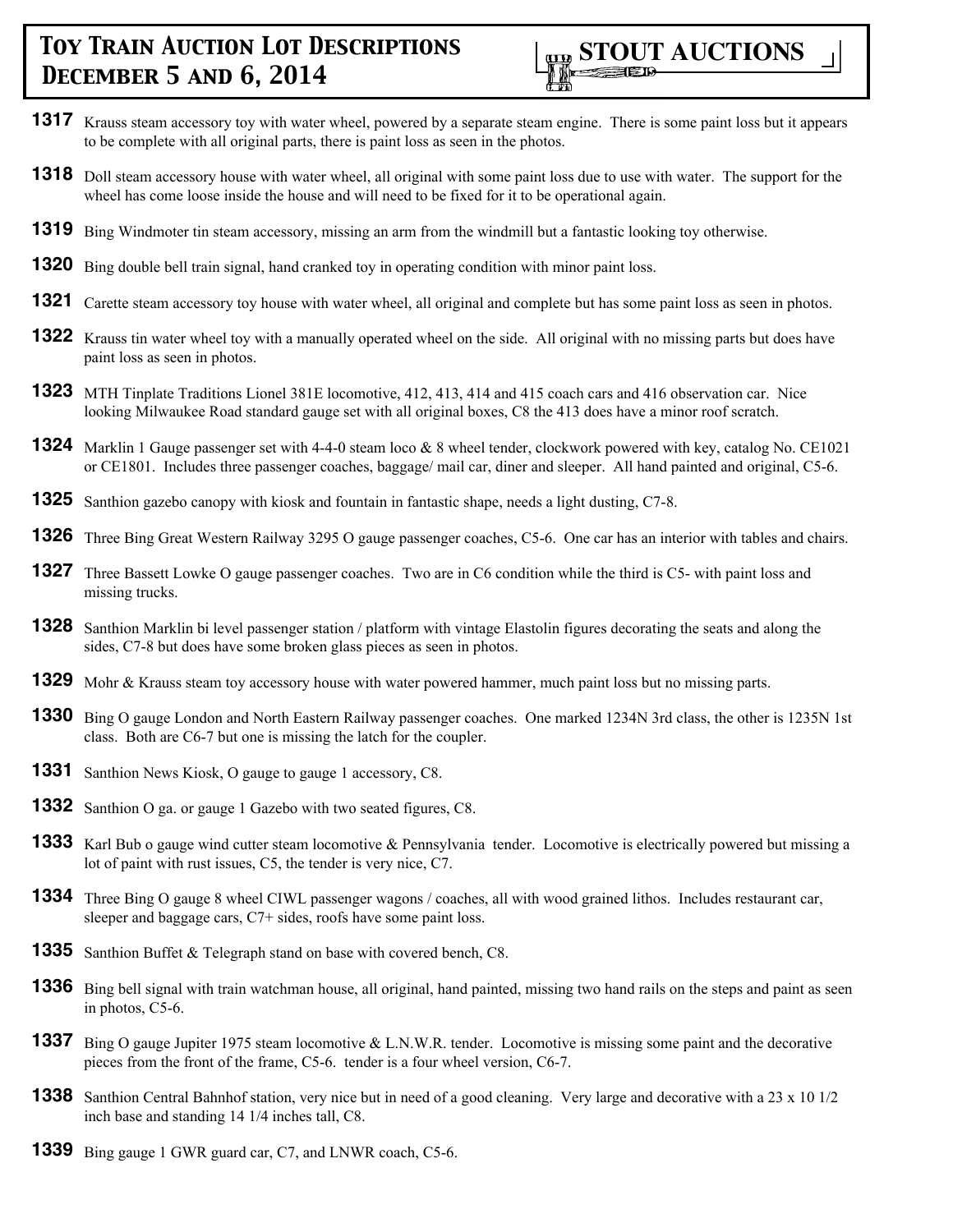- **1340** Bing gauge 1 4 wheel lithographed coach, C5 roof due to scratches in original paint and slight dings, C6 body with nice **lithos**
- **1341** Bing 1st and 3rd class coaches, roofs have been repainted some time along the road and the bodies do have some very minor touch ups, otherwise C6.
- **1342** Santhion Central Bahnhof O gauge station, C8 with a few figures. Base measures 29 x 8 1/2 inches and stands just over 12 inches tall.
- **1343** Bing O gauge 4 wheel blue 1st class passenger coach, very early 1900's, hand painted and all original with two opening doors on each side, C6.
- **1344** Bing O gauge 4 wheel green baggage / mail car, very early 1900's, hand painted and all original with an opening door and a mail slot on each side, C6.
- **1345** Four Bing O gauge passenger cars, two are L&NWR one with dies cast wheels, the other with tin wheels, C6. The two others are unmarked 1st class coaches, one has an incorrect wheel set and is missing both couplers while the other is missing one door on each side, C5.
- **1346** Santhion Post Office, base measures 13 1/2 x 6 1/4 inches and stands 13 3/8 inches tall, C8.
- **1347** MTH Ives Prosperity Special Set in original boxes with master shipping carton, C8.
- **1348** Modern Bassett-Lowke limited release Royal Scot steam locomotive and tender in original box with instructions and insert, C8.
- **1349** Santhion large two-story hand painted station, missing a small nut to hold the dome on the roof but it sits there without moving as is. The base measures  $25 \frac{1}{2} \times 12$  inches and stands over 17 inches tall to the highest flag finial. Will need some dusting but otherwise C8.
- **1350** Bing 4-4-0 Mercury 3433 steam locomotive & Great Western tender, missing a latch from the tender coupler, C7.
- **1351** Marklin O gauge 0-4-0 steam locomotive & tender 281 on locomotive boiler front and sides of tender, electrically powered, C6.
- **1352** Bing O gauge 0-4-0 steam locomotive & tender, electrically powered, loco marked 0-35 on the cab, C6 due to ding in the cab roof.
- **1353** Beautifully restored Bing central station with canopy over the central area. Two fence posts are loose from the base on the left side and there is a trim piece broken off of the back of the canopy but is still here to be reattached.
- **1354** MTH Lionel 408E standard gauge electric locomotive, C8 body with a C7 frame due to paint scratches from run time and handling.
- **1355** Three Bing 1921 tin lithographed passenger coaches including two first class and one third class. Two are missing couplers and one has a repainted roof, C5-6.
- **1356** Santhion passenger terminal station / shelter, C8. The base measures 20 1/4 x 5 inches and stands 11 inches tall.
- **1357** Lionel prewar standard gauge 392E locomotive & tender, C6-7.
- **1358** Lionel Classics 51201 Rail Chief car set in original box, C8.
- **1359** Santhion passenger station with buffet & telegraph kiosk and glass canopy. It appears to have a missing bench. the glass canopy is damaged on one side with a small piece of glass missing, C7.
- **1360** Lionel Classics Hiawatha 6-51000 passenger set, C8, original box is here but needs to be cleaned up a bit on the outside, the inserts is nice and clean.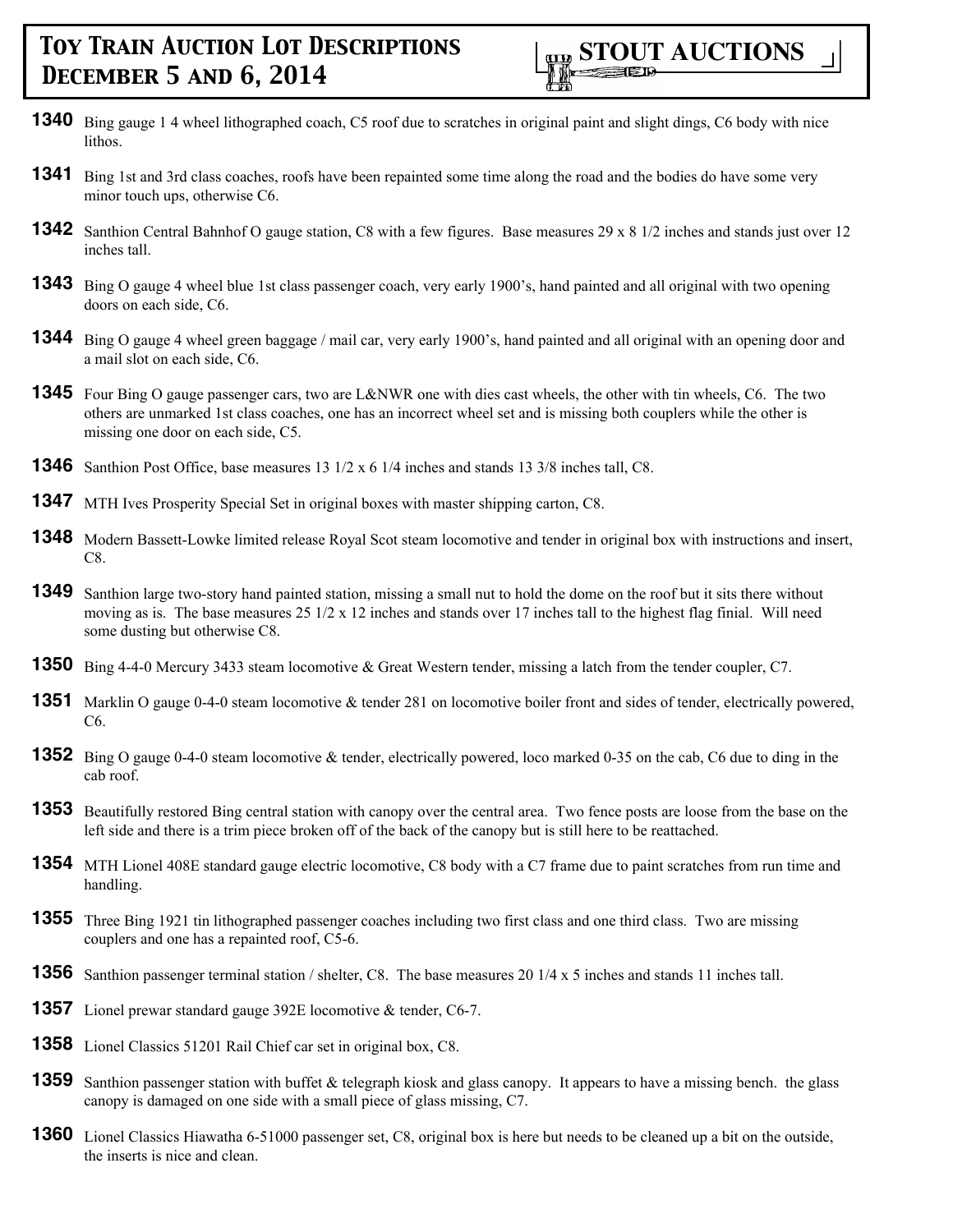

- **1361** MTH 1060 Lionel 400E steam locomotive & tender in original box, C8.
- **1362** Santhion Grand Central Station, C8. The base measures 17 1/2 x 9 3/4 inches and stands 12 1/2 inches tall.
- **1363** Marklin O gauge 4-4-0 steam locomotive in green, electrically powered, C6 due to a few areas of paint loss.
- **1364** Hornby O gauge Flying Scotsman 4472 steam locomotive & LNER tender, electrically powered, C7- locomotive, tender looks C7 all the way around on the sides as well but has paint loss inside.
- **1365** Santhion hand made replica of a Marklin station, gorgeous in every facet, C8+. The base measures 14 1/4 x 7 1/2 inches and it stands 15 inches tall.
- **1366** Leeds O gauge 0-6-2 steam Southern tank locomotive, electrically powered, C7+.
- **1367** Marklin O gauge 4-4-0 steam locomotive & 6 wheel tender, electrically powered, C6.
- **1368** Santhion Bahnhof Marklin replica station, C8 with an original hand cranked bell signal that is C5 due to paint loss. The base measures 19 1/2 x 10 1/2 inches and stands 15 1/2 inches tall.
- **1369** Bing 0-4-0 steam locomotive & tender 0=35 on the locomotive sides, electrically powered, C7.
- **1370** Restored Marklin clockwork LNWR steam locomotive & tender, gorgeous job on this one. Includes original key but is not in working condition.
- **1371** Santhion large winged canopy with refreshment stand, equipped with LED lighting strip with short section of wire to connect, C8. The base measures 15 1/2 x 12 1/4 inches and stands 17 1/2 inches tall.
- **1372** Bing 8 wheel passenger coach with interior, 3 opening doors on each side, C6.
- **1373** Marklin 8 wheel 1901 combine car with interior. Very nice but with large areas of paint missing on both sides, C6-.
- **1374** Santhion extension bridge, fantastic in construction and stature, C8. the bridge measures 29 1/2 inches long with 91/2 inch long extensions for each end. The main section is 9 1/2 inches at its widest point and 14 1/2 inches tall to the top of the flag finials.
- **1375** Bing 8 wheel 1985 LNWR passenger coaches, three opening doors are on each side, one all first class, the other with one first class and two third class on each side, C6-.
- **1376** Bing O gauge clockwork 266 steam locomotive with G.N.R. tender, the green does not match on the two pieces as seen in the pictures, C6. Clockwork is in nice operating condition and has forward, reverse and stop controls.
- **1377** Marklin O gauge #1940 Central Station, very nice with minor paint wear, C6-7. The base measures 10 1/2 x 5 1/4 inches and stands 9 inches tall.
- **1378** Marklin #2040 Bahnhof passenger station, has some touch ups here and there. There are glass panes inside but one is missing from one end, C5-6.
- **1379** MTH Ives white passenger train set in original boxes to include 3243 locomotive, 187-1, 188-1 and 189-1 passenger cars, C8 set with all boxes and master shipping carton.
- **1380** Restored Lionel O gauge Blue Comet train set to include 263E steam locomotive, 263W tender (missing whistle but has pickup roller), two 2613 Pullman, 2614 observation and 2615 baggage cars. Very nice restoration on really nice cars.
- **1381** Large Bing tin hand painted train station, very nice but missing paint here and there as seen in the photos, C6. Base measures 23 1/4 x 8 1/4 inches and stands 13 inches tall to the tops of the flags.
- **1382** Lionel Classics 13101 Old No 7 steam locomotive & tender with a 13412 three passenger car set in original boxes, C8.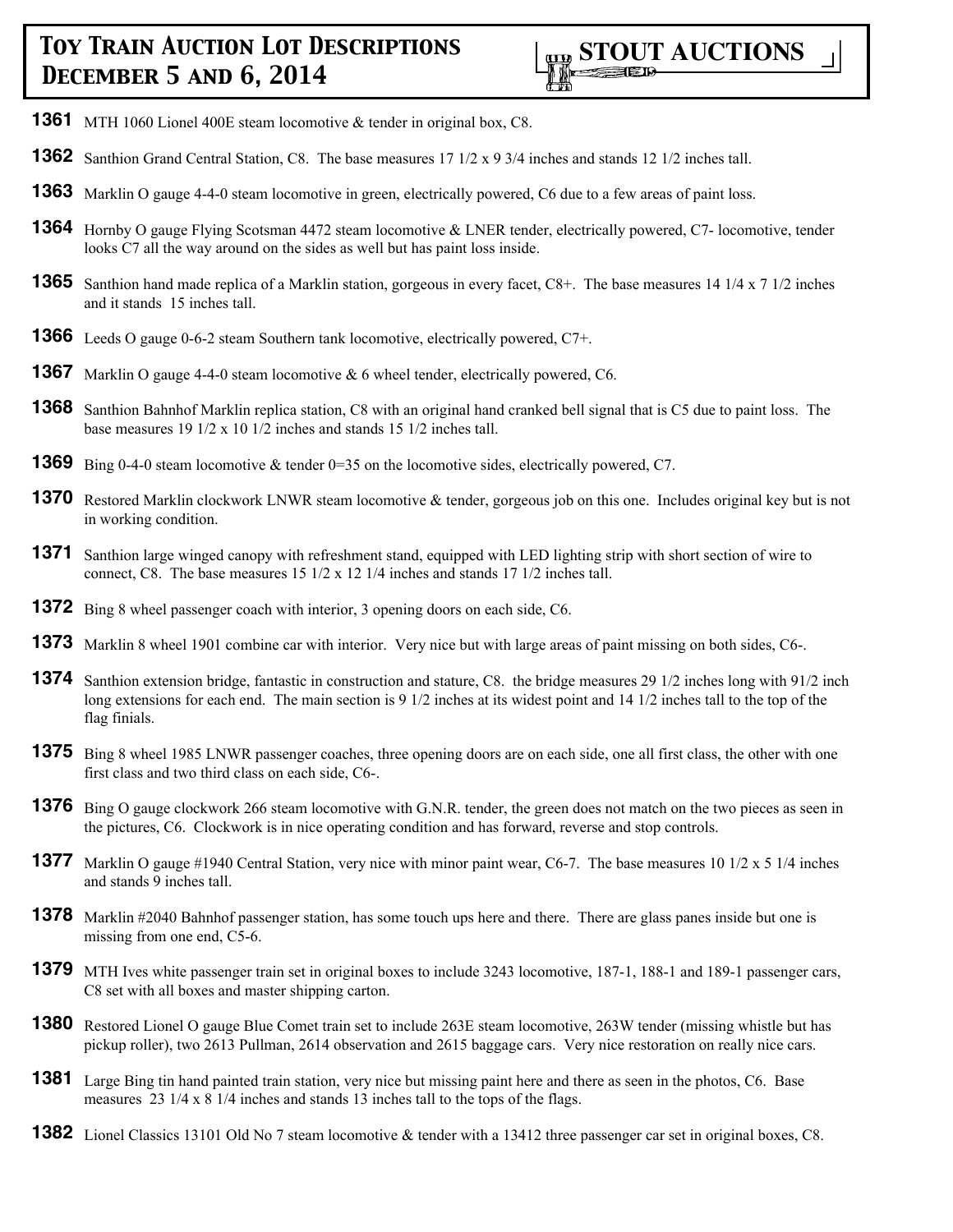

- **1383** Marklin wood, composition and tin castle, very neat and large with paint loss as seen in photos, C6. The base measures 21  $1/2 \times 15$  1/2 inches and stands around 15 inches tall.
- **1384** American Flyer prewar O gauge Bluebird set 3113 locomotive, m Pullman, baggage and observation cars, all with restored roofs, car sides look very nice.
- **1385** Kraus-Fandor 0-4-0 steam locomotive with tender, tender has a very heavy weight inside that is likely not original but the appearance has not been compromised, C6+.
- **1386** Very early Bing telegraph station, all original with paint loss from roof and base as seen in photos, C7 main building, roof and base are C6-. The base measures 10 x 6 1/2 inches and stands 6 1/2 inches tall.
- **1387** Marklin O gauge 8 wheel baggage car #18890 with green sides and brown roof, three opening doors on each side, C6+.
- **1388** Karl Bub gauge 1 wind cutter 0-4-0 steam locomotive & tender. O gauge sized bodies with gauge 1 spaced wheels, C6.
- **1389** Bing ticket office / dispenser, #14805/1 with 12 original cardboard tickets. Station has touch ups on many of the red bricks that should have been much darker and the sign is likely a newer reproduction. the base has a lot of missing paint but still a very hard to find building, C5. The base measures 6 5/8 x 6 inches and stands 6 1/2 inches tall.
- **1390** American Flyer O gauge Comet articulated, tin lithographed train set. Includes locomotive, three cars and a reverse version of the locomotive which is more of an observation car in terms of operability, C5-6.
- **1391** Hornby O gauge LNER 1784 4-4-2 steam locomotive, electrically powered, C6+.
- **1392** Bing hand painted station #7042, C6 with paint loss as seen in photos. base measures 9 1/4 x 6 1/2 inches and stands 8 1/2 inches tall to the top of the flag.
- **1393** Marklin 17260 and 17280 baggage cars, C6-7.
- **1394** Marklin O gauge trains to include three 17270 and one 18070 passenger coaches, C6-7.
- **1395** Bing double arm street lamp, C6 due to minor paint loss.
- **1396** Three Bing semaphore signals one electric, the electric semaphore is missing both lanterns and the gels on the arm to indicate red or green. These measure 15 and 16 inches tall, C5-6.
- **1397** Bassett-Lowke O gauge 1108 steam locomotive & LMS tender, recently serviced, C7.
- **1398** Hornby O gauge 0-4-0, Great Western, 4560 steam tank locomotive with L & N E R six wheel tender, C6.
- **1399** Bing tin lithographed English station with awning, someone has removed the building and replaced it with lighting / wiring inside both sections and the fence on the right side is being held in place with a removable glue due to missing tabs from the bottom of each post, C6.
- **1400** Gunthermann O gauge 1286 tin lithographed clockwork floor train, works perfectly and looks nice, C7.
- **1401** Bing O gauge 7102 steam locomotive & 7820 tender, made for US sale with USA patent on the bottom plate of the motor, C6-7. Tender has brass ballast attached to the bottom of the frame with a removable glue that does not affect the paint.
- **1402** Marklin O gauge 4-4-0 steam locomotive with 6 wheel tender, electrically powered, C7.
- **1403** Kraus-Fandor # 647/32 tin lithographed and hand painted station, C6 due to paint loss as seen in photos. Base measures 12  $1/2$  x6 3/4 inches and stands 9 1/4 inches tall.
- **1404** Bing for Bassett-Lowke 4-4-0 steam locomotive & LMS tender, it has been re-motored and had some details added but not certain what was done, C7 with all original finish.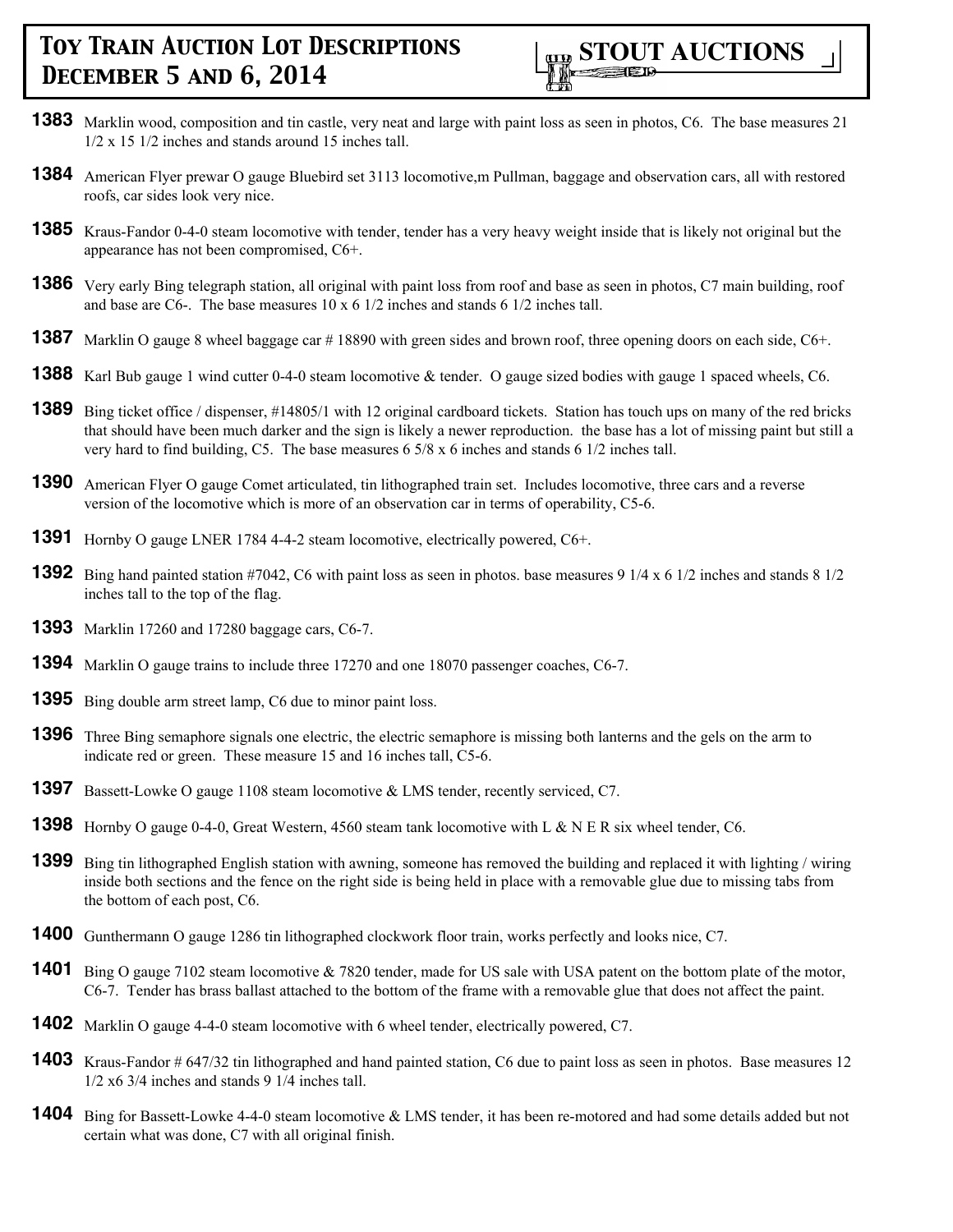- Marklin O gauge E3130 4-4-0 steam locomotive with 385 6-wheel tender, electrically powered, C6.
- Bing tin lithographed station #13953, large and elaborate, c6. base measures 15 x 9 3/4 inches and stands 10 1/2 inches tall.
- Lionel standard gauge #5 steam locomotive with thick rim wheels, missing the markings from the sides of the cab, C6-.
- Marklin O gauge 4-4-2, 505 steam locomotive with NBR 6 wheel tender, electrically powered using DC ONLY, C7.
- Bing tin hand painted station, missing a lot of paint but structurally sound and a great candidate for restoration, C5. Base measures 9 1/4 x 6 1/2 inches and stands 7 1/4 inches tall.
- Bing O gauge tin lithographed Great Western passenger coaches, missing all but one of the coupler latches, C6.
- Bassett-Lowke O gauge 78 LMS 0-6-0 steam tank locomotive, gorgeous and all original, C8.
- Ives 221 tin lithographed station, C5-6 due to paint loss from base and roof.
- 1413 Ives standard gauge Union Station, looks C7 but has minor paint loss from roof & base and has a few litho scratches as well. The station was actually soldered to the base at 12 different points but some have come loose.
- Bassett-Lowke O gauge 4-4-0 1108 steam locomotive & LMS 6 wheel tender, electrically powered, C7+.
- Hornby O gauge 4-4-2 6100 Royal Scot steam locomotive & LMS 6 wheel tender, electrically powered, C7.
- Kibri tin arch with control building on top, painted, not lithographed, C6 due to paint loss from the control building.
- Bing O gauge 4-4-0 steam locomotive & 6 wheel tender, electrically powered, C7.
- Unmarked European O gauge passenger coaches and baggage car, wired inside with quick connect joints in between cars, all of the couplers have issues, C5-6.
- Kibri tin O gauge passenger waiting platform with illumination. Light is wired although uncertain of the originality of the light itself. A very nice looking factory painted accessory, C7. Base measures 13 1/2 x 6 inches and stands 7 inches tall.
- Bing O gauge 4-4-0 #504 steam locomotive, electrically powered, C6+.
- Hornby O gauge Pullman cars to include two Aurelia and one Viking , C5.
- Marklin #1941 Central Bahnhof station with bell signal, all original and hand painted with added figures but missing the flag, C6 due to paint loss from the base and roof as seen in photos. Base measures 14 x 8 inches and stands 12 inches tall.
- Bassett-Lowke O gauge Great Western Railway composite and passenger coaches, C6.
- Leeds O gauge Great Western Railway coaches, made of wood covered with lithographed paper, C6.
- Five Santhion reproduction Marklin street lamps, the bases are very heavy and the posts are also made of heavy material and extremely ornate, C8.
- Restored Lionel prewar standard & O gauge 127 & 115 stations and 437 switch tower.
- MTH Lionel standard gauge 440 double signal bridge, C8.
- Lionel prewar standard gauge 112 and 115 stations. 112 station is repainted and the 115 is in need of some restoration work, C5.
- Lionel prewar O gauge 126 station red with green roof, C6+.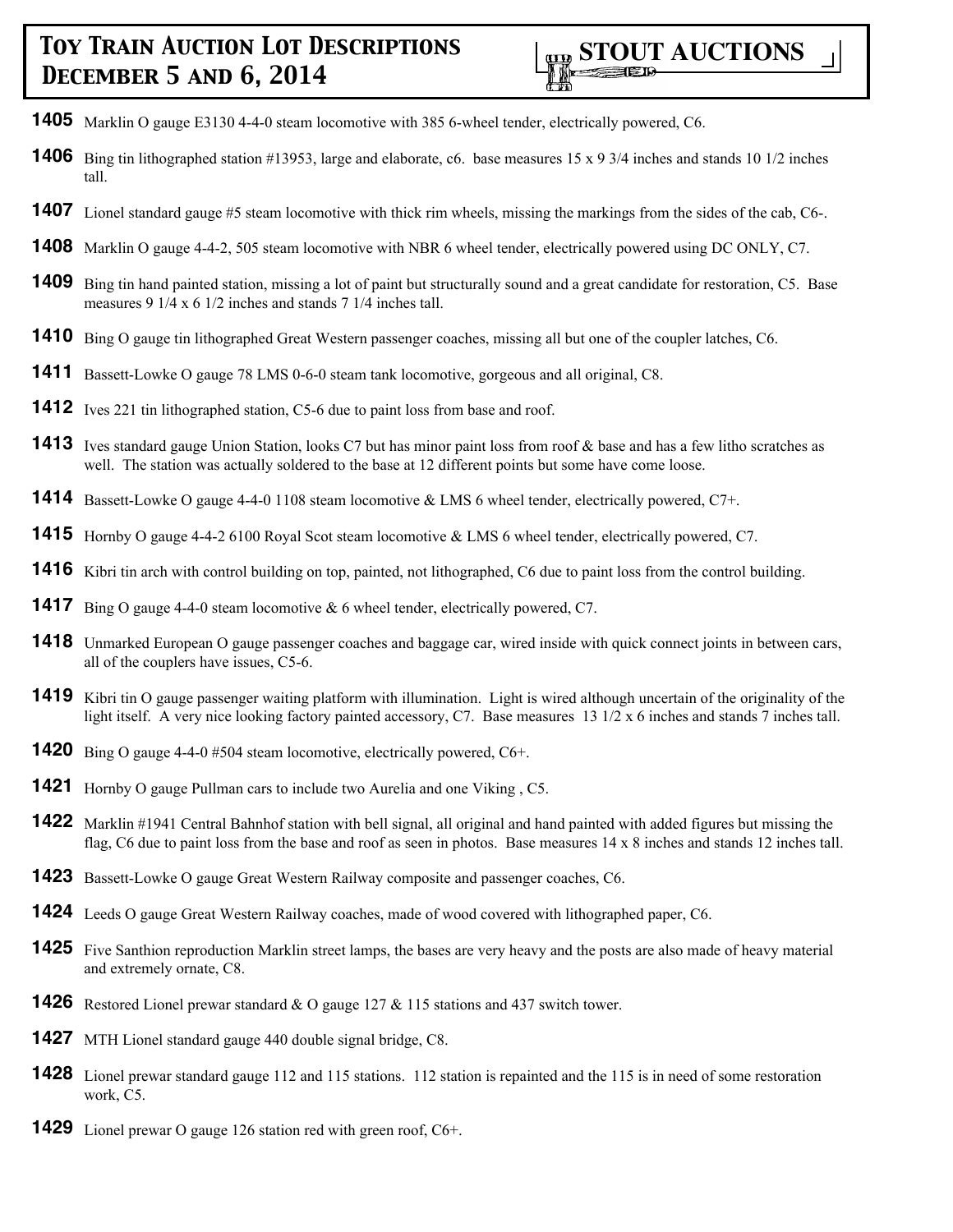- **1430** Repainted Lionel prewar O gauge 145 signal man and 313 Bascule bridge.
- **1431** American Flyer prewar narrow gauge central station, very nice and all original, C6+.
- **1432** American Flyer prewar narrow gauge accessories to include magnetic crane, C6-, town station #96, C5+ and water tower, C5.
- **1433** Lionel prewar standard gauge 116 station, C5 due to blistering of paint.
- **1434** Lionel prewar standard gauge 124 station, C6 although the base has been repainted.
- **1435** Restored Lionel prewar standard gauge 115 station.
- **1436** Lionel prewar O gauge diner, restored water tower and MTH signal tower. Diner is all original and C6, water tower is restored and looks nice, signal tower is C8 but needs a cleaning.
- **1437** American Flyer prewar narrow gauge 97 terminal station, C5 and in need of a good cleaning.
- **1438** Lionel prewar O gauge accessories to include two 46 crossing gates, 137 station and 48W whistling station, C5-6.
- **1439** MTH Lionel prewar O gauge 437 and 438 switch towers, C7 with paint loss or scratches.
- **1440** Lionel prewar O gauge 435 and 436 power stations, C6.
- **1441** Lionel prewar O gauge 126 station, two 189 and one 191 villas. One of the 189 villas has been repainted, the other pieces are C5-6.
- **1442** Restored Lionel prewar standard gauge 124 station, looks great.
- **1443** Group of Lionel prewar O gauge accessories to include two 46 and one 47 crossing gates, 182 magnetic crane, two 48W whistling stations and two bridges for parts. This is a General Condition lot meaning we have not graded or examined every item in the lot so the condition will typically vary from C6-7 with the possibility of an item or two in the lot having a lower or higher grade, General Condition lots cannot be returned.
- **1444** American Flyer S scale accessories to include 751 log loader, 759 bell danger signal, 760 highway flasher, 785 coal loader, two 762 whistling billboards, 586 wayside platform, 23791 cow on track (not pictured) and 596 water tank. Most have control buttons with them but a few don't. This is a General Condition lot meaning we have not graded or examined every item in the lot so the condition will typically vary from C6-7 with the possibility of an item or two in the lot having a lower or higher grade, General Condition lots cannot be returned.
- **1445** American Flyer S scale accessories to include a 751 log loader and two 752 seaboard coal loaders, C5-6.
- **1446** T Reproductions Lionel prewar O gauge 129 terrace in cream, C7.
- **1447** Reproduction Lionel prewar standard gauge 300 Hellgate bridge in cream, silver and red, C7. May clean to C8 but is very dusty. Uncertain of manufacturer due to absence of markings.
- **1448** T Reproductions Lionel prewar O gauge 129 terrace in beige, C7.
- **1449** Reproduction Lionel prewar standard gauge 300 Hellgate bridge in green yellow and terra cotta, C7. May clean to C8 but is very dusty. Uncertain of manufacturer due to absence of markings.
- **1450** Diorama with five Lionel prewar O gauge 184 bungalows. Home made and modern diorama, wired to illuminate all five bungalows. Bungalows are original prewar items and C6-7. Diorama measures  $31 \frac{1}{2} \times 5 \frac{3}{4}$  inches.
- **1451** Reproduction Lionel prewar standard gauge 300 Hellgate bridge in green yellow and terra cotta, C7 with removable glue on the main platform on the edges of the four towers. Uncertain of manufacturer due to absence of markings.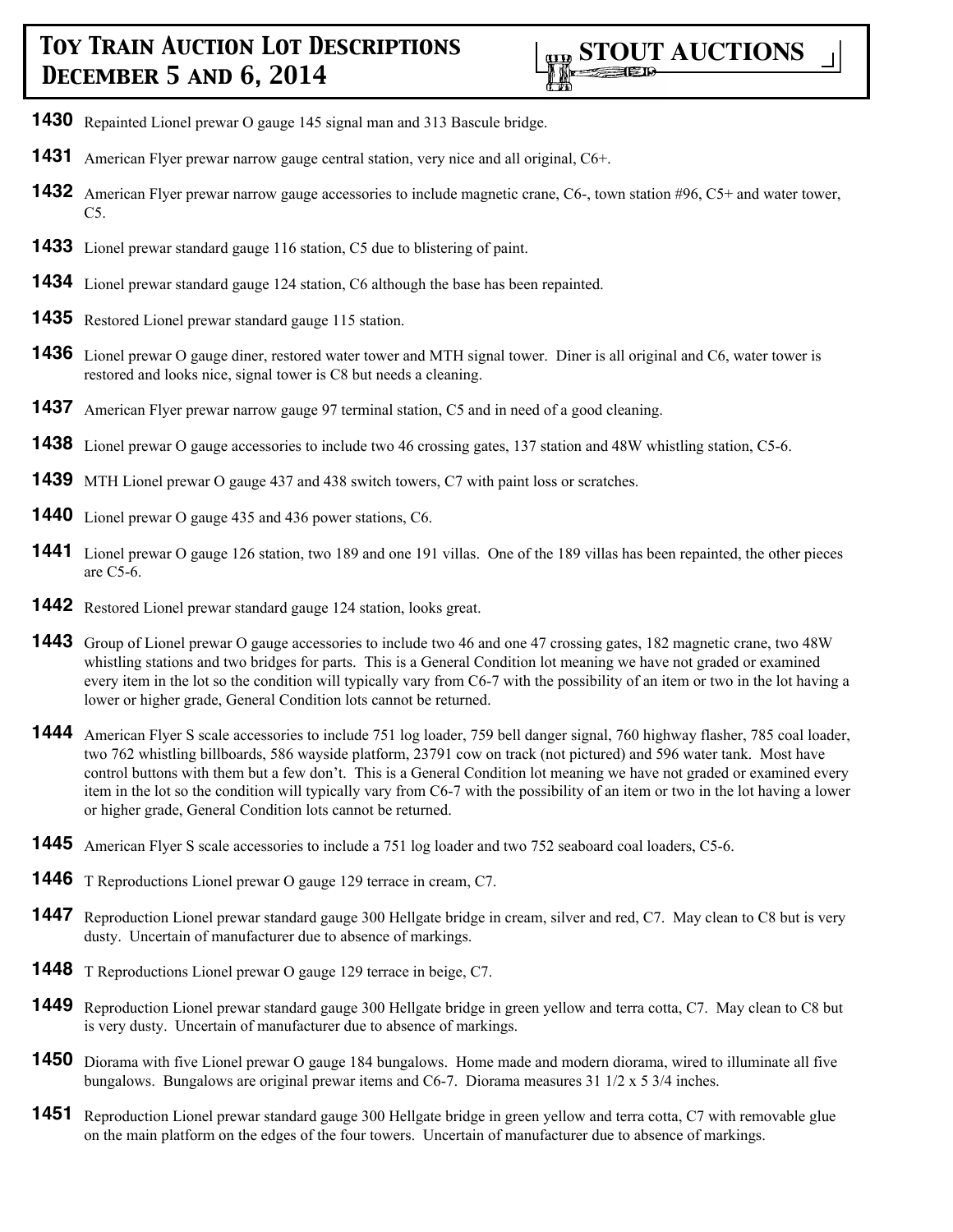

- **1452** Lionel prewar standard gauge 120 tunnel, C-6.
- **1453** Grouping of Lionel Postwar O gauge accessories to include two 394 and two 395 towers, three 153 and one 140 crossing signals as well as three modern or reproduction pieces to include MPC 154 crossing, MTH 151 semaphore and MPC 12720 beacon. This is a General Condition lot meaning we have not graded or examined every item in the lot so the condition will typically vary from C6-7 with the possibility of an item or two in the lot having a lower or higher grade, General Condition lots cannot be returned.
- **1454** Thirteen MTH prewar O gauge 154 double gooseneck lamps, C7-8.
- **1455** Lionel prewar standard gauge accessories to include six 076 block signals, two repainted 69 bell signals, and three other original pieces. This is a General Condition lot meaning we have not graded or examined every item in the lot so the condition will typically vary from C5-6 with the possibility of an item or two in the lot having a lower or higher grade, General Condition lots cannot be returned.
- **1456** Twenty Lionel prewar O gauge 58 gooseneck street lamps and two #64 street lamps. Some have been repainted and some are original, the majority are repainted. This is a General Condition lot meaning we have not graded or examined every item in the lot so the condition will typically vary from C5-6 with the possibility of an item or two in the lot having a lower or higher grade, General Condition lots cannot be returned.
- **1457** American Flyer prewar wide gauge 2043 semaphore and 3016 bell signal, C6.
- **1458** Lionel prewar O gauge accessories to include thirteen 57 gooseneck street lamps and one 58 street lamp as well as two unmarked and possibly European street lamps, C6.
- **1459** Group of eight Ives reproduction street lamps with scalloped shades, easily wired, C7.
- **1460** Group of Marx tin lithographed train stations and O gauge accessories to include a large tin station, smaller Grand Central Station and Glendale Station. Accessories include radio train control tower, three floodlights, two lighted warning signs and a lighted crossing sign. Also included is a Chein roller coaster with many missing parts including the clockwork mechanism. This is a General Condition lot meaning we have not graded or examined every item in the lot so the condition will typically vary from C6-7 with the possibility of an item or two in the lot having a lower or higher grade, General Condition lots cannot be returned.
- **1461** Sixteen MTH Lionel prewar lamps to include four #59, seven # 56 and three #580 street lamps as well as a 1072 clock and a standard gauge 80 semaphore, C7-8.
- **1462** Seven Lionel prewar standard gauge semaphores, C6-7 with a couple having repainted bases.
- **1463** American Flyer Presidents Special passenger set that has been nickel plated. Set includes 4689 Commander locomotive, 4390 West Point, 4391 Annapolis, 4392 Army-Navy and 4393 Academy passenger cars, C5.
- **1464** American Flyer prewar wide gauge passenger cars to include two 4331 Pullman and one 4332 observation, C5-6.
- **1465** Lionel prewar standard gauge 384E steam locomotive with 384T tender, C5.
- **1466** Lionel prewar standard gauge #42 0-4-4-0 New York Central electric locomotive, C5.
- **1467** Lionel prewar standard gauge #6 steam locomotive and tender with three freight cars to include lake Shore gondola, 13 stock car and 4361 NYC & HRRR caboose, C5-6. The gondola and caboose are moth embossed with LIONEL MFG CO, NY on the bottoms of the frames.
- **1468** Lionel prewar standard gauge 42 electric locomotive, C5.
- **1469** Lionel prewar standard gauge 15 Pennsylvania tank car, C7+.
- **1470** Marklin gauge 1 clockwork locomotive & tender, clockwork is in working order but three parts will need to be reattached to the locomotive and the coupler is loose from the tender, C5.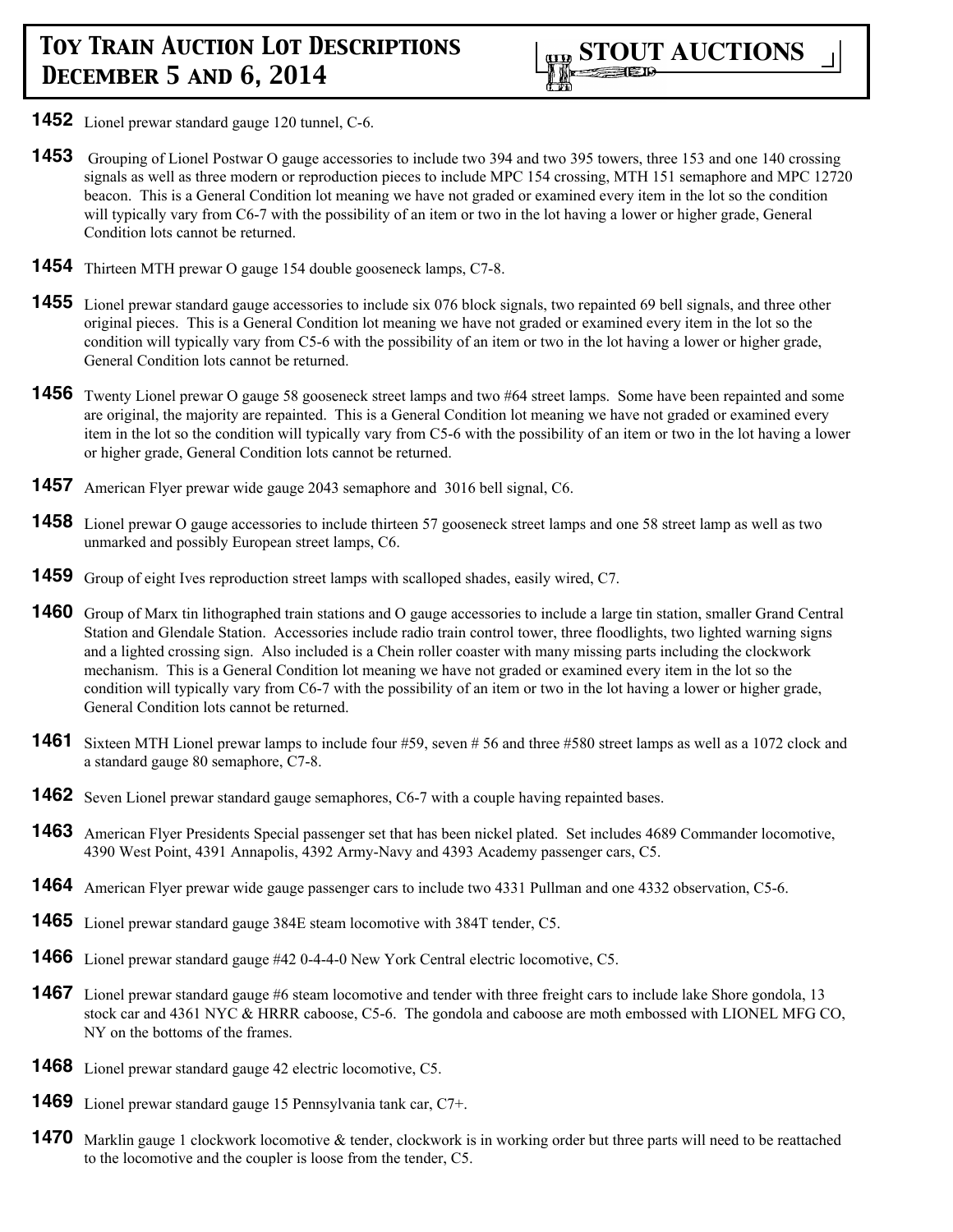- **1471** Tin Kibri hand painted station, two news stands and a platform, C5-6.
- **1472** Kraus-Fandor O gauge tin station, #2047/1, C6.
- **1473** Marklin O gauge crossing with semaphore, shack and fences. There is a clockwork shack with an unknown cause, C6.
- **1474** Large Bing O gauge hand painted tin station, very nice but the base appears to have been repainted, C6-7 otherwise. The base measures 17 1/2 x 8 1/2 inches and stands 9 3/4 inches tall.
- **1475** Bing O gauge hand painted station #13123, C6 due to missing paint on the base. The base measures 16 1/2 x 7 7/8 and stands 11 12/ inches tall.
- **1476** Marklin O gauge hand painted station #02005, has some touchup, looks C6-7. Base measures 11 1/8 x 6 3/4 inches and stands 10 1/2 inches tall.
- **1477** Bing hand painted station with canopies, gorgeous with paint loss mainly from the top of the roof but still looks C7 or possibly better. Base measures 15 x 6 1/4 inches and stands 11 1/4 inches tall.
- **1478** Bing tin lithographed metropolitan station, very few scratches but in need of a very thorough and professional cleaning, C6 but might be able to clean to C7. Includes separate steps and four ramps. Base measures 13 1/4 x 8 3/4 and stands 8 1/4 inches tall.
- **1479** Unmarked brass or bronze 2 rail 4-6-0 steam locomotive & New York Central tender, a very heavy locomotive of unknown origin, tender is much lighter than the loco, the set needs a good cleaning, C6.
- **1480** Bing Gauge 1 0-4-0 steam locomotive with 6 wheel tender electrically powered, C6.
- **1481** Kraus-Fandor gauge 1 steam passenger set electrically powered. Set consists of an 0-4-0 #1021/18 Dampflok steam locomotive with 6 wheel tender, two passenger and one combine cars marked "International Express". The cars have original lighting and wiring between the cars leading all the way to the tender, not certain where the wire from the tender plugs into the locomotive. Set is in fantastic condition, C7 generally but does have some paint loss from all three passenger roofs.
- **1482** Hand painted Marklin Station #2034, base has been repainted and there are a lot of touch ups all over the sides and roof but the paint was matched very well.
- **1483** Bing O gauge 0-4-0 steam locomotive and tender with many touch ups on the loco but tender is all original, C5.
- **1484** Group of tin European O gauge buildings / accessories to include a Karl Bub house with missing crossing arm and lantern, Issmayer tin litho house, Fandor clockwork bell alarm signal and unmarked tin house. These range from C5-6.
- **1485** Bing tin hand painted crossing with guard house, missing some parts as seen in photos, C5.
- **1486** Bing departure & arrival board with two extra tin signs (one is stuck inside the tin drawer), C6 and a Karl Bub destination signal, C7.
- **1487** Bing hand painted crossing guard house with bell signal, semaphore and crossing gates. Accessory is adjustable to accommodate any size track, C5.
- 1488 Doll overhead crane, steam or manually powered, made of tin and pressed steel. Missing some linkage between the chain for trolley and the trolley, C6. All parts are in working order.
- **1489** Bing LMS first class combine coach with complete interior lithographed sides, hand painted roof, die cast spoked wheels and seven opening doors, C6.
- **1490** Group of 5 tin German O gauge freight cars to include Marklin crane with a missing axle and wheels C5, Karl Bub Esso tank car, Bing crane car and gondola with brakeman's house and Carette gondola with brakeman's house, C6 unless otherwise noted.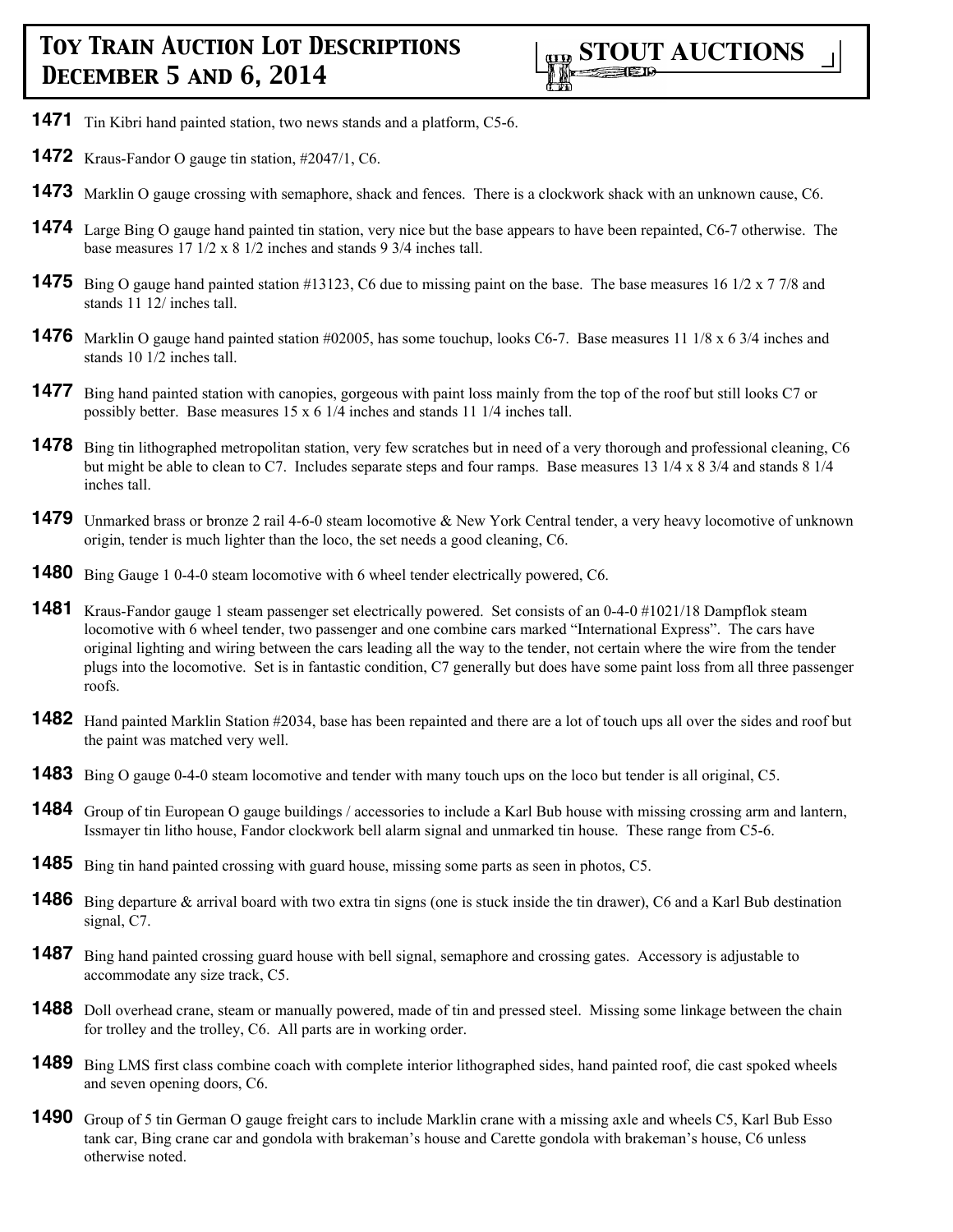

- Lionel postwar O gauge type ZW transformer, 275 watts, handles are good although one is cracked and both have some scuffs, all four thumbscrews are solid and present and the cord has been replaced. C6.
- Karl Bub gauge 1 steam passenger set to include a clockwork 0-4-0 steam locomotive with tender, combine and passenger coach. Locomotive is missing the key and will need to have a little fixing up, C5. The two coaches and tender are C6.
- Marklin 2523/1 gauge 1 tin tunnel, original finish, base is 12 1/4 x 20 1/2 inches and the highest point is 14 1/2 inches above the base. The flag on the smaller turret appears to be a replacement, C6.
- Marklin O gauge 17900 4 wheel boxcar, C6.
- Three Marklin gauge 1 passenger coaches, one red coach is extremely nice and all original, C7. the other two have many touch ups and both have replacement roofs, C5.
- Bing and Marklin gauge 1 freight cars to include a Bing stock car, C5-6 with nice body but rust on the wheels, and a poorly restored Marklin wine barrel car.
- Marklin gauge 1 106 box car with brakeman's house, C5-6.
- Marklin gauge 1 gondola with brakeman's house, C5.
- Marklin gauge 1 box car with no doors, frame has been touched up or repainted, C5.
- Marklin Der Adler locomotive and tender. Locomotive has had some restoration and incorrect parts added and the brass tender is altogether incorrect, C5.
- Marklin Der Adler passenger cars, original cars but have been restored. The figures cannot be confirmed to be original but do look old.
- Modern reproduction Marklin Der Adler passenger cars, unknown manufacturer, C7-8.
- Bing O gauge passenger coaches, C6+.
- Karl Bub O gauge passenger coaches in red, blue and a combine car in green, C7.
- Bing O gauge hand painted & lithographed station, C6. Base measures 14 x 8 3/8 inches and stands 9 3/8 inches tall.
- Reproduction Marklin O gauge Zoll station, appears to be an older reproduction but uncertain as to the era. Base measures 1/2 x 8 3/4 and stands 8 1/4 inches tall, C7.
- Issmayer O gauge station with telegraph pole & insulators, C8. Base measures 7 3/8 x 3 1/2 inches and stands 6 1/4 inches tall.
- Bing O gauge tin lithographed signal tower with hand painted roof and base, C7. Base measures 5 7/8 x 4 1/4 inches and stands 4 1/2 inches tall.
- Three Bing O gauge tin lithographed houses, smaller but nice with hand painted roofs, C6.
- Marklin gauge 1 Schlafwagen with no interior, hinged roof, hand painted but with lots of touch ups on the sides and a repainted roof, C6.
- Marklin gauge 1 schlafwagen with interior and divisions of smoking and non-smoking. Roof is completely repainted with some minor touchups, C6.
- Repainted Marklin gauge 1 passenger coach, hinged roof, no interior.
- Marklin gauge 1 Schlafwagen with hinged roof and interior. Sides have touch ups and the roof is repainted entirely, C6.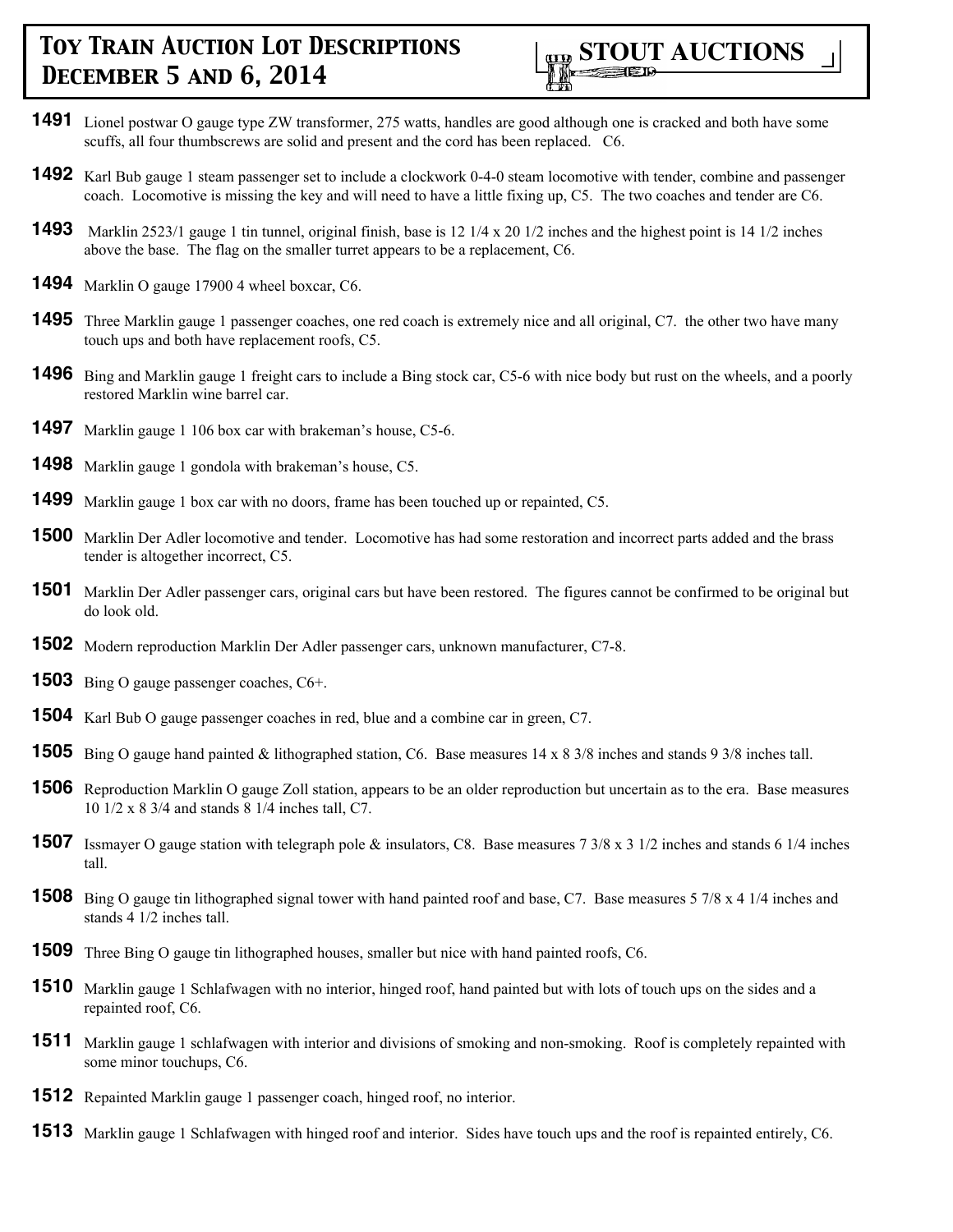

- Bing gauge 1 electric steam locomotive, missing the drawbar, C6.
- Bing gauge 1 wood grained combine car with hinged roof and interior, C8.
- Large Bing O gauge station with canopy from the David Pressland collection, very nice but small manual bell signal is detached and all metal tabs are missing, C6-7 with some touch ups.
- Brass homemade 2 rail electric, 0-6-0 steam tank locomotive, C6.
- Fandor station with glass canopy and platforms, C5-6.
- Marklin? O gauge wood grained 8 wheel baggage car, no markings. The hinged roof has lost much of the paint but the car has very nice sides, C6.
- Large Kibri O gauge tin station with clock, C5-6.
- Brass O scale Heisler locomotive, tarnished but never painted, needs to be cleaned, C6.
- Two European O gauge wood grained passenger coaches, unmarked with repainted hinged roofs but no interiors, C5-6.
- Bing O gauge tin lithographed facade station with factory wired light C7, and two stall engine house, C6.
- Bing O gauge tin lithographed wayside station, missing fence along the front edge of the base, C6+. Base measures 9 1/4 x 1/4 inches.
- Carette O gauge hand painted & lithographed station, flag is likely a replacement, C6. Base measures 11 3/4 x 5 3/4 inches.
- Hornby O gauge 4-4-2 LNER 1784 steam locomotive and six wheel tender, electrically powered, C6.
- Hornby O gauge 201 4-4-0 The Bramham Moor steam locomotive, electrically powered, C6.
- Two Bing tin lithographed O gauge stations, smaller but nice shape overall. The freight station has opening double doors on both sides and has a base that measures 9 3/8 x 5 5/8 inches, C7. The other station with a canopy in between two structures is C6.
- Unknown European 2 rail LMS 900 steam tank locomotive, has some damage and loose parts that will need to be reattached and some painting will be necessary, C6 otherwise.
- Hornby O gauge 4-4-2 3.1290 steam locomotive with 8 wheel NORD 31801 tender. Locomotive is electrically powered and all original, C7, tender has been restored very nicely.
- Santhion O gauge horse stall, two sections with fences and holes for signage or poles and a road sign, C8. Horse stall base measures 14 3/4 x 6 7/8 inches.
- Unknown European 2 rail Stirling locomotive & 6 wheel tender, likely a restored vintage piece that could actually be a Hornby train.
- Marklin 0-4-0 steam locomotive and tender, electrically powered, C6 due to paint loss.
- Lehmann 772 tin lithographed two bay garage, C6+.
- Marklin O gauge Leipzig station, large and elaborate but with much paint loss. The removable roof sections are lithographed while the rest of the station is hand painted, C5-6. The main base measures 201 /2 x 12 1/4 inches and stands 1/4 inches tall.
- Bing O gauge 508 0-4-0 steam locomotive with 1012 tender, electrically powered, C6+.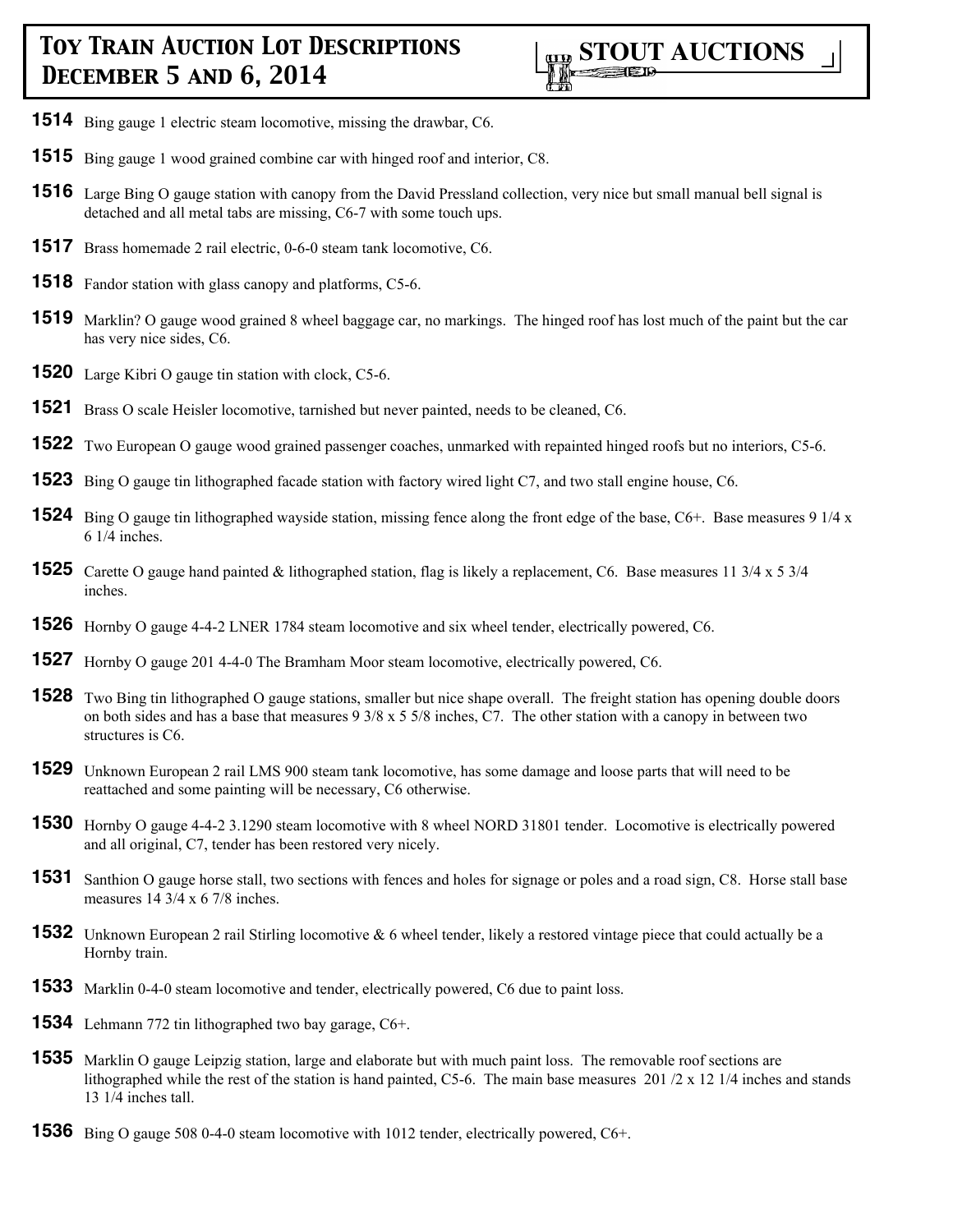

- Group of small German tin lithographed O gauge accessories to include manufacturers such as Bing, Karl Bub and Fandor, C5-7.
- Gibbs tin and wood standard gauge gas station, illuminated with original porcelain socket, C6. Overall base measures 12  $1/2 \times 6$  5/8 inches and stands 7 1/4 inches tall.
- Group of small tin O gauge European train accessories with manufacturers represented such as Bing, Hornby and others. This is a General Condition lot meaning we have not graded or examined every item in the lot so the condition will typically vary from C6-7 with the possibility of an item or two in the lot having a lower or higher grade, General Condition lots cannot be returned.
- Bing gauge 1 semaphore signal tower, all four lower signals operate with manual switches, the top two have complete linkage but will not operate properly. A few gels are missing from the arms to signal green or red but overall a very nice accessory, C6. Measures 18 1/4 inches outside to outside and stands 21 inches tall.
- Hornby O gauge 2 stall engine shed with four chimneys, C5-6. Base measures 10 7/8 x 9 inches and stands 10 3/8 inches tall.
- Dorfan O gauge hand painted train station, missing the base entirely as well as the flag and mast from the roof, missing paint and one paper or celluloid clock is damaged but a great candidate for restoration, C4-5. Building measures 17 x 5 1/4 x 7 1/8 inches.
- Marklin O gauge passenger platform with canopy and benches, C5-6. Base measures 10 3/4 x 8 inches and stands 7 inches tall.
- Large grouping of modern and vintage lead figures
- Grouping of Jep O gauge trains and accessories to include SNCF 2-4-0 bullet locomotive and tender, baggage car and three passenger coaches as well as a facade station, control tower and electric crossing, C6.
- Marklin O gauge electric R 12880 steam locomotive & tender, C7+.
- Marklin O gauge R 66/12910 steam locomotive with tender, C6.
- David O King O gauge Baltimore trolley, 1980s manufacture, C6 but should clean to C7 or 8.
- Marklin O gauge flat car with reproduction airplane load. car is C6, airplane is C8.
- Carette 12 wheel tin lithographed O gauge LMS dining car, C6.
- Six Marklin O gauge 17270 third class passenger coaches, C6-7.
- Bing O gauge 2783 third class and 2784 first class tin lithographed passenger coaches, C5-6.
- Two Bassett-Lowke O gauge 2784 first class passenger coaches, C6.
- Three Bing O gauge 4 wheel LMS tin lithographed passenger coaches with repainted roofs but look C6+ otherwise.
- Five Bing O gauge Pullman, combine and baggage coaches, C6-7.
- Two Bing eight wheel passenger coaches to include first class GWR and third class combine LMS, C5-6.
- Two Bassett-Lowke / Bing eight week passenger coaches, C5-6.
- Three Ives passenger coaches to include 129 Saratoga and two 130 Buffet cars, C6.
- Ives O gauge 558 observation car, C5-6.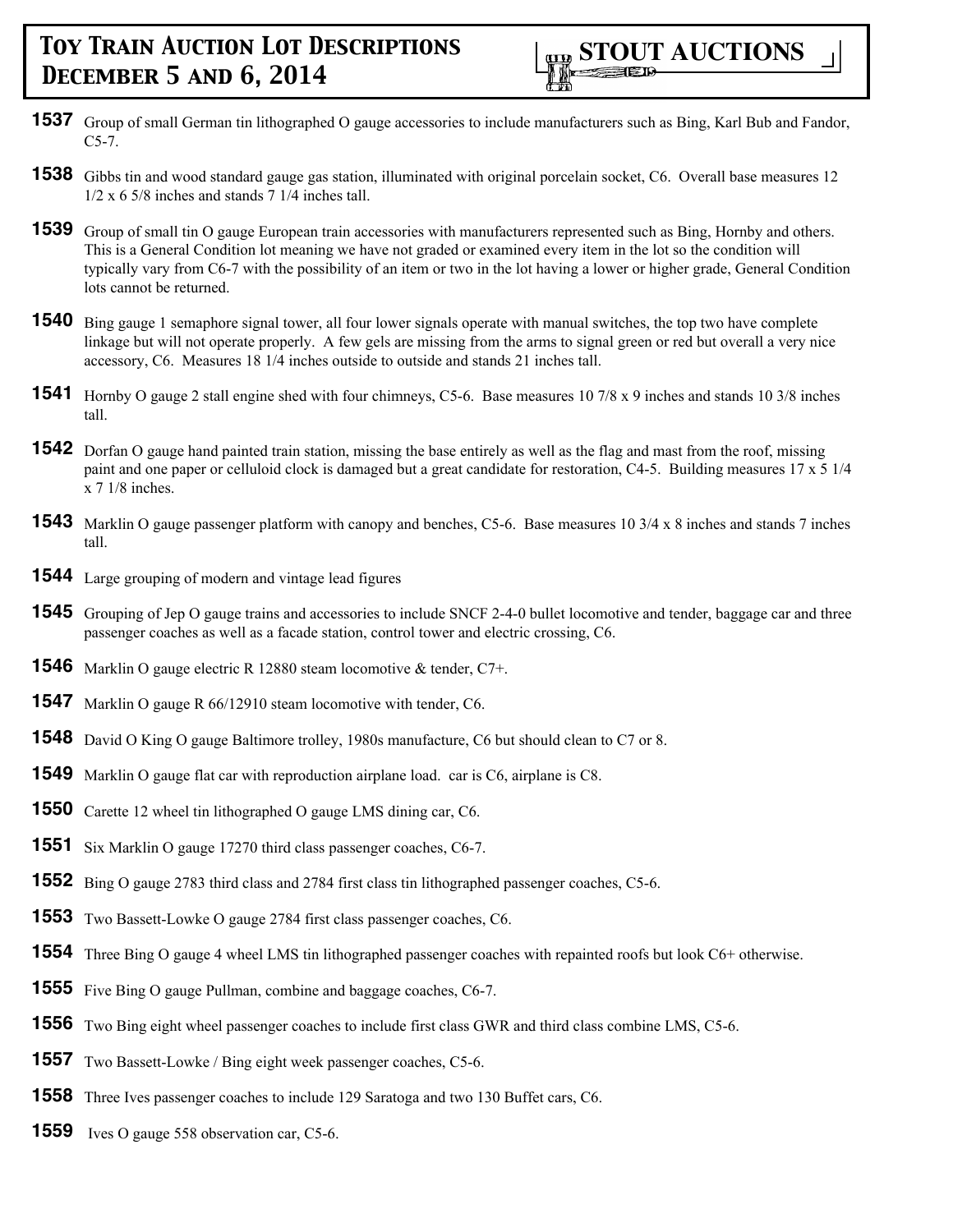- **1560** Bing O gauge passenger and baggage cars, C6.
- **1561** Four unknown O gauge wooden freight wagons, C6-7.
- **1562** Bing O gauge 0-6-0 LNER 4993 steam locomotive, C6.
- **1563** Marklin O gauge R 13040 steam locomotive and tender, C6.
- **1564** Marklin O gauge R 3140 steam locomotive and tender, roof is loose and missing all metal tabs, C6 otherwise.
- **1565** Marklin O gauge R 12970 0-4-0 steam locomotive and tender, C6-.
- **1566** Marklin O gauge clockwork 0-4-0 steam locomotive and tender, C6, no key.
- **1567** Three Bing for Bassett-Lowke LNER passenger coaches, O gauge with simulated wood grained bodies, C6+.
- **1568** Bing O gauge 8 wheel LMS passenger coach, C6.
- **1569** Three Marklin O gauge passenger coaches, C5-6.
- **1570** Four Hornby O gauge blue passenger coaches, C6.
- **1571** Large group of various tinplate train cars and accessories with the majority in need of restoration or cleaning. This is a General Condition lot meaning we have not graded or examined every item in the lot so the condition will typically vary from C6-7 with the possibility of an item or two in the lot having a lower or higher grade, General Condition lots cannot be returned.
- **1572** Bing gauge 1 gooseneck pendant style globe streetlight, not certain if the lamp parts are original to the post which stands 13  $1/4$  inches tall. The metal parts of the fixture are definitely old but uncertain about the glass globe,  $C6<sup>+</sup>$ .
- **1573** Bing gauge 1 electric lamp post, stands 12 3/4 inches tall, C6.
- **1574** Unknown European gauge 1 electric street light, stands 12 5/8 inches tall, C6.
- **1575** Two Bing gauge 1 electrically lighted manual semaphores, one with terminals and the other will need to be hard-wired, they stand 14 1/2 and 13 1/4 inches tall. The shorter one is just missing a decorative finial from the top of the tower, C6.
- **1576** Grouping of various O and standard gauge train accessories to include two Marklin 13447 street lamps, Marklin stationary sign, Santhion sign, American flyer tin clock and gooseneck street lamp and three unknown items to include a crossing signal, small ringing bell and a very old gas street lamp. This is a General Condition lot meaning we have not graded or examined every item in the lot so the condition will typically vary from C6-7 with the possibility of an item or two in the lot having a lower or higher grade, General Condition lots cannot be returned.
- **1577** Marklin O gauge 1767/1 Talbot manually operated dumping wagon, C7.
- **1578** Gunthermann O gauge third class coach floor train, C5-6 due to paint and litho wear.
- **1579** Hornby O gauge steam locomotive with 3435 tender and passenger set that includes two first class coaches and a baggage / guard coach, C6 to C6+.
- **1580** Group of 14 Marklin reference books & completed auction catalogs to include Hastings House and Verlag Eisenbahn published, Marklin guides 1-9 and 11-15. Also included are completed color catalogues from Lankes and Von Der Warth auction houses with realized price lists. Also included are 20-30 model railroad related magazines. Books are all in nice shape, one book had a loose page but no missing pages, great for reference.
- **1581** Elettren blue CIWL 2 rail Presidential restaurant dining car in original box, C7-8, box may be incorrect but is in excellent condition with foam insert.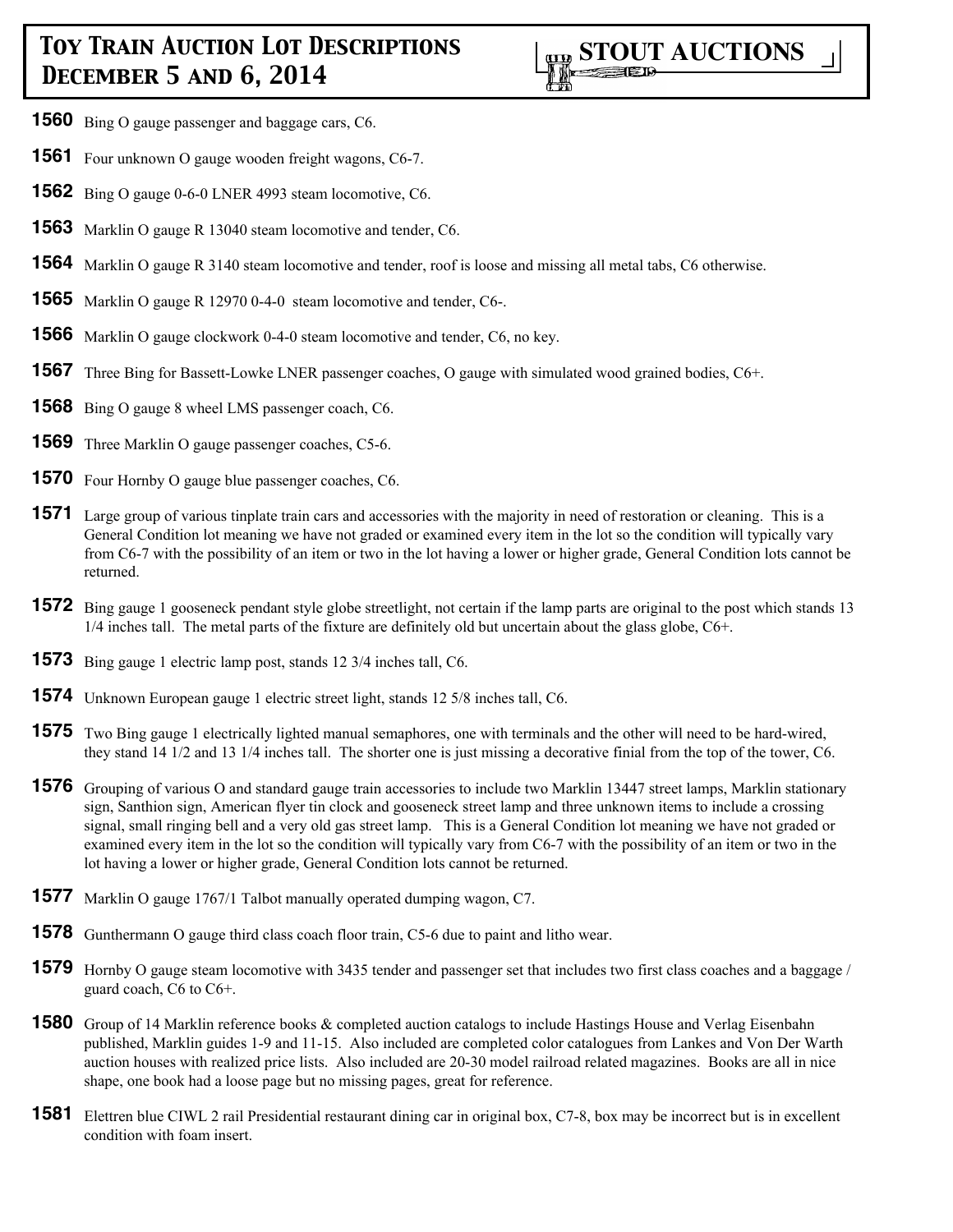- Elettren O scale cream & brown Pullman car in original box, C7-8 with what may be a correct box with insert.
- Two Marklin reproduction O gauge flat cars, C7.
- Three Marklin O gauge reproduction tank cars, C7-8.
- Three Marklin O gauge reproduction train cars to include a milk wagon, crane car and a military searchlight car, C7-8.
- Group of 7 Lima O scale passenger coaches, C6-7.
- Group of 7 Lima O scale passenger coaches in blue and green, C6-7.
- Group of 6 Lima red O scale passenger coaches, C6-7.
- Group of 7 Lima O scale Great Western passenger coaches, C6-7 except for two which are C5 due to missing couplers.
- Group of 7 Lima O scale Great Western passenger coaches, C6-7 except for two which are C5 due to roof damage and missing trucks.
- Group of 5 Lima O scale passenger coaches, only two are matching, C6.
- Group of 8 Lima O scale passenger coaches marked 15218, C6-7 except for two which are C5-6 due to missing couplers.
- Five Bachmann HO scale train sets in original boxes plus three separate sale Prussia coaches in original boxes. Sets are C8 -9 with nice original boxes, separate cars are C8-9 with mint boxes.
- Vintage Meccano seaplane with pontoons and pilot, uncertain as to completeness, C6.
- ETS O gauge 1591 passenger set in original wooden box to include an 0-4-0 steam tank locomotive marked No. 7, two passenger coaches and a caboose, C8. No track or transformer is included.
- Grouping of Elastolin figures marked Germany, Japan and some are unmarked. Some have glue residue on the bottoms of the bases that may be able to be removed but there are only a few like this, C5-7.
- Vintage Meccano seaplane with pontoons uncertain as to completeness, C6.
- Vintage Meccano seaplane with top mounted engines, uncertain as to completeness, C6.
- Vintage Meccano airplane with pilot, uncertain as to completeness, C6.
- Ives O gauge passenger set with 3251 electric locomotive, two 551 chair cars, two 552 parlor cars and a 550 baggage car, C5-6.
- Lionel prewar O restored 33 locomotive with passenger cars to include three #35 Pullman and one #36 observation cars, C5-6.
- Lionel prewar O gauge 254E locomotive and five passenger cars to include four 610 Pullman and one 612 observation cars, C5.
- Lionel prewar O gauge restored 257 steam locomotive with tender and freight cars to include green 805 boxcar, and 806 stock car. The other four cars are original and include 804 tank car, 809 dump car, 655 yellow boxcar and 807 caboose, C6.
- Lionel prewar O gauge 752E City of Portland set that includes 752E locomotive, two 753 passenger cars and a 754 observation car as well as two good vestibules and one badly damaged vestibule, C5-6.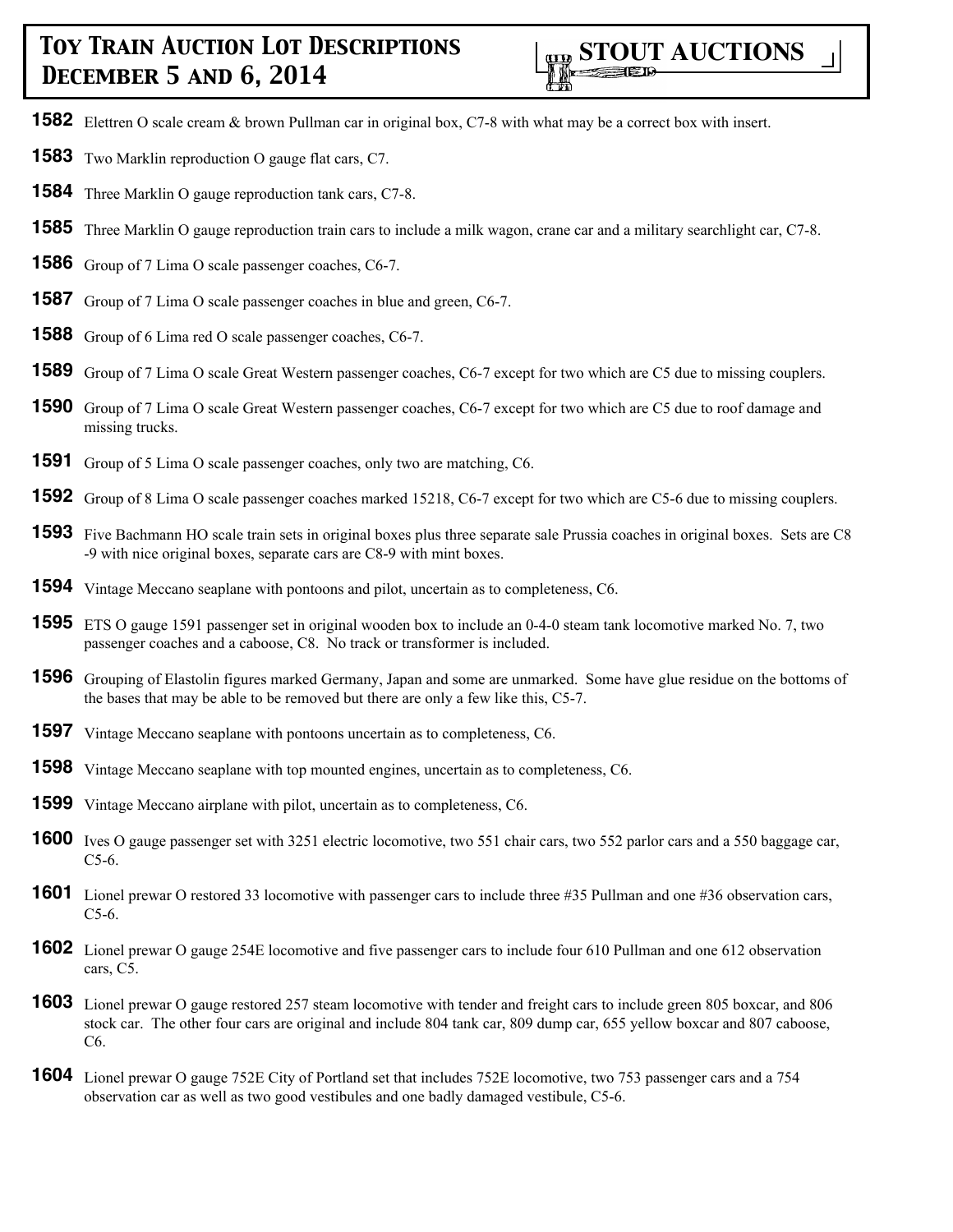

- **1605** Lionel Postwar O gauge 2343 Santa Fe F-3 master carton with inner boxes. Master carton has two perfect labels yet has the word "trains" written in marker on the top. Inner boxes are square and clean but the 2343T box is missing one inner flap and has some very old tape on the ends.
- **1606** Lionel prewar O gauge Flying Yankee set with a total of five 617 passenger cars. Headed by a 616 locomotive and rounded up with a 618 observation car, C6.
- **1607** Restored Lionel prewar O gauge City of Denver set in great shape with 636W locomotive, two 637 passenger cars and a 638 observation car.
- **1608** Group of assorted modern and vintage trains and scenery items including a few tinplate, a few lead painted and a few plastic items, most are in nice shape. This is a General Condition lot meaning we have not graded or examined every item in the lot so the condition will typically vary from C6-7 with the possibility of an item or two in the lot having a lower or higher grade, General Condition lots cannot be returned.
- **1609** Lionel Postwar ZW 275 watt transformer, C6 with a replaced cord.
- **1610** Lionel prewar O gauge two tone green passenger cars to include two 2613 Pullman, 2614 observation and 2615 baggage cars, C6.
- **1611** American Flyer prewar wide gauge 4644 0-4-0 electric locomotive in green, C6.
- **1612** Ives MTH standard gauge 3245R 4-4-4 electric locomotive in black with orange trim, C8.
- **1613** Lionel prewar standard gauge passenger car set to include 180 Pullman, 181 parlor / baggage (missing roof screw) and 182 observation cars, C5-6. All three are embossed with Lionel MFG CO. N.Y. on the bottom of the frame.
- **1614** Williams Ives reproduction passenger set to include 1694 4-4-4 electric locomotive, 1695 passenger, 1696 baggage and 1697 observation cars, C7.
- **1615** Group of Lionel prewar O gauge passenger cars and 252 locomotive. Cars include five peacock 607 Pullman and one 608 observation as well as two 529 Pullman and a 530 observation car in terra cotta. The 0-4-0, 252 locomotive has been restored but is still missing a few detail parts. The passenger cars are al C5-6.
- **1616** Two prewar tin lithographed stations with replacement roofs, possibly Ives, Lionel or other American manufacturer, C5.
- **1617** Lionel prewar standard gauge restored freight cars to include 514 stock car with a replaced door but original otherwise, C6. The rest of the cars have been repainted or restored and include 520 searchlight car, 514R reefer, 219 crane car, 217 and 517 cabooses.
- **1618** Lionel Postwar O gauge motorized units to include 52 fire car, 41 US Army switcher, two 50 gang cars, 3927 track cleaning car and a home made track maintenance car with an incorrect shell. This is a General Condition lot meaning we have not graded or examined every item in the lot so the condition will typically vary from C5-6 with the possibility of an item or two in the lot having a lower or higher grade, General Condition lots cannot be returned.
- **1619** Lionel prewar standard gauge 8 electric locomotive and passenger cars to include two 337 Pullman and 338 observation cars, C6. The locomotive has been rewheeled.
- **1620** American Flyer narrow gauge type XX steam locomotive that is missing the set of trailing trucks, two tenders and five freight cars to include milk car, green gondola, flat car with lumber load, green and gray tank cars, C6.
- **1621** Lionel Postwar O gauge Santa Fe 622 switcher, five 3461 operating log cars and four 3469 automatic dump cars, C6.
- **1622** Lionel Postwar O gauge 1615 switcher, slope back tender tender and freight cars to include 6032, 6315, 6415, 6465 and 3356 horse car with corral, C6.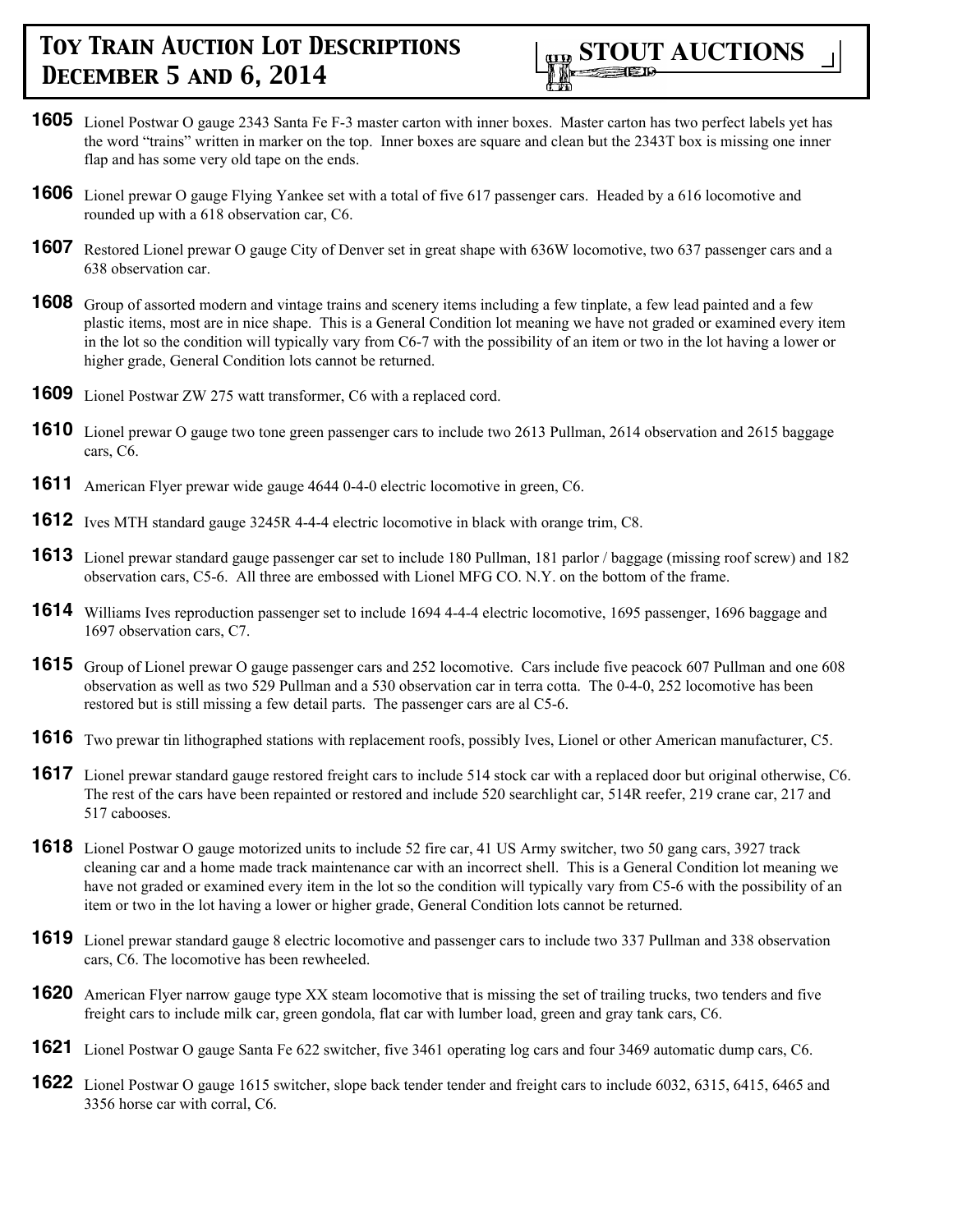

- **1623** Lionel Postwar O gauge 2025 steam locomotive with 5 tenders to include 6654W, 2671W, 6026W, 2046W-50 frame with modern Erie shell and a 2666W. Also included is a heavily altered 2-6-2 steam locomotive that has Lionel parts but was also modified with some detail parts. This is a General Condition lot meaning we have not graded or examined every item in the lot so the condition will typically vary from C5-6 with the possibility of an item or two in the lot having a lower or higher grade, General Condition lots cannot be returned.
- **1624** Lionel standard gauge 380 locomotive with a loose motor that has been rewheeled and freight cars to include 218 ballast car, 512 gondola and 515 tank car, C6 except for locomotive which is C5+. Also included are a set of three MTH containers.
- **1625** Lionel prewar O gauge 810 work crane, C6 and in operating condition.
- **1626** Lionel prewar O gauge 238 bullet locomotive 2225W tender and two freight cars to include a 655 boxcar (missing a door) and a 2654 Shell tank car, C6.
- **1627** Lionel prewar O gauge 1688E and 1689E steam locomotives with tenders and freight cars to include 1680 Shell tank car, 620 searchlight car and 657 caboose, C5-6. The 1689E and tender have been restored.
- **1628** Lionel Postwar O gauge 682 steam turbine locomotive and 2046W-50 Pennsylvania tender, C6-7.
- **1629** Lionel prewar O gauge 258 steam locomotive with tender and freight cars to include 803 hopper, 902 gondola, 831 flat car, 656 and two 806 stock cars, 805 boxcar, two 804 tank cars and two 807 cabooses. This is a General Condition lot meaning we have not graded or examined every item in the lot so the condition will typically vary from C5-6 with the possibility of an item or two in the lot having a lower or higher grade, General Condition lots cannot be returned.
- **1630** American Flyer narrow gauge locomotives & freight cars to include a 4-4-4 electric in desperate need of restoration and 1687 2-4-2 steam locomotive with tender that is missing the trailing truck. Also included are three restored cars that include a gondola, tank car, and boxcar, as well as two original cars that consist of a flat car with homemade wood load and and Illinois Central articulated passenger car. This is a General Condition lot meaning we have not graded or examined every item in the lot so the condition will typically vary from C5-6 with the possibility of an item or two in the lot having a lower or higher grade, General Condition lots cannot be returned.
- **1631** Lionel Classics #44 freight special in original box with shipping carton. Set includes 44E 0-4-0 electric locomotive, 8814 boxcar, 8816 hopper, 8817 caboose and 8820 searchlight car, C8 although dusty and in need of a good cleaning.
- **1632** American Flyer narrow gauge Burlington Zephyr and Paul Revere sets. Burlington Zephyr set is pressed tin and includes a 9900 locomotive, two passenger and one observation cars. Paul Revere set consists of a 3012 0-4-0 electric locomotive and two Paul Revere passenger cars. Both sets are in the C5-6 range.
- **1633** Small group of various tinplate O gauge trains to include Ives 130 buffet car, Dorfan to include two Pullman cars with figure silhouettes and an observation car with no figures and a Hafner tin, lithographed electric set to include locomotive, tender, gondola and caboose. This is a General Condition lot meaning we have not graded or examined every item in the lot so the condition will typically vary from C5-6 with the possibility of an item or two in the lot having a lower or higher grade, General Condition lots cannot be returned.
- **1634** Lionel Postwar O gauge 675 2-6-2 steam locomotive and 2466WX tender with three 2432 Clifton vista dome, 2434 Newark Pullman and a 2436 Mooseheart observation cars, C6.
- **1635** Marx and Marlines tin lithographed O gauge trains including Baltimore and Ohio AA diesel set with matching caboose and a Marx Union Pacific M 10005 locomotive in rough condition with seven articulated cars with one being an observation car, C6.
- **1636** Unique Art tin lithographed Rock Island AA diesels, C7-8.
- **1637** Marx O gauge El Capitan Santa Fe AA diesel passenger set to include one powered and one dummy unit as well as three 3152 passenger cars, one with an astra-dome skylight roof, and a 3197 observation car, c6+.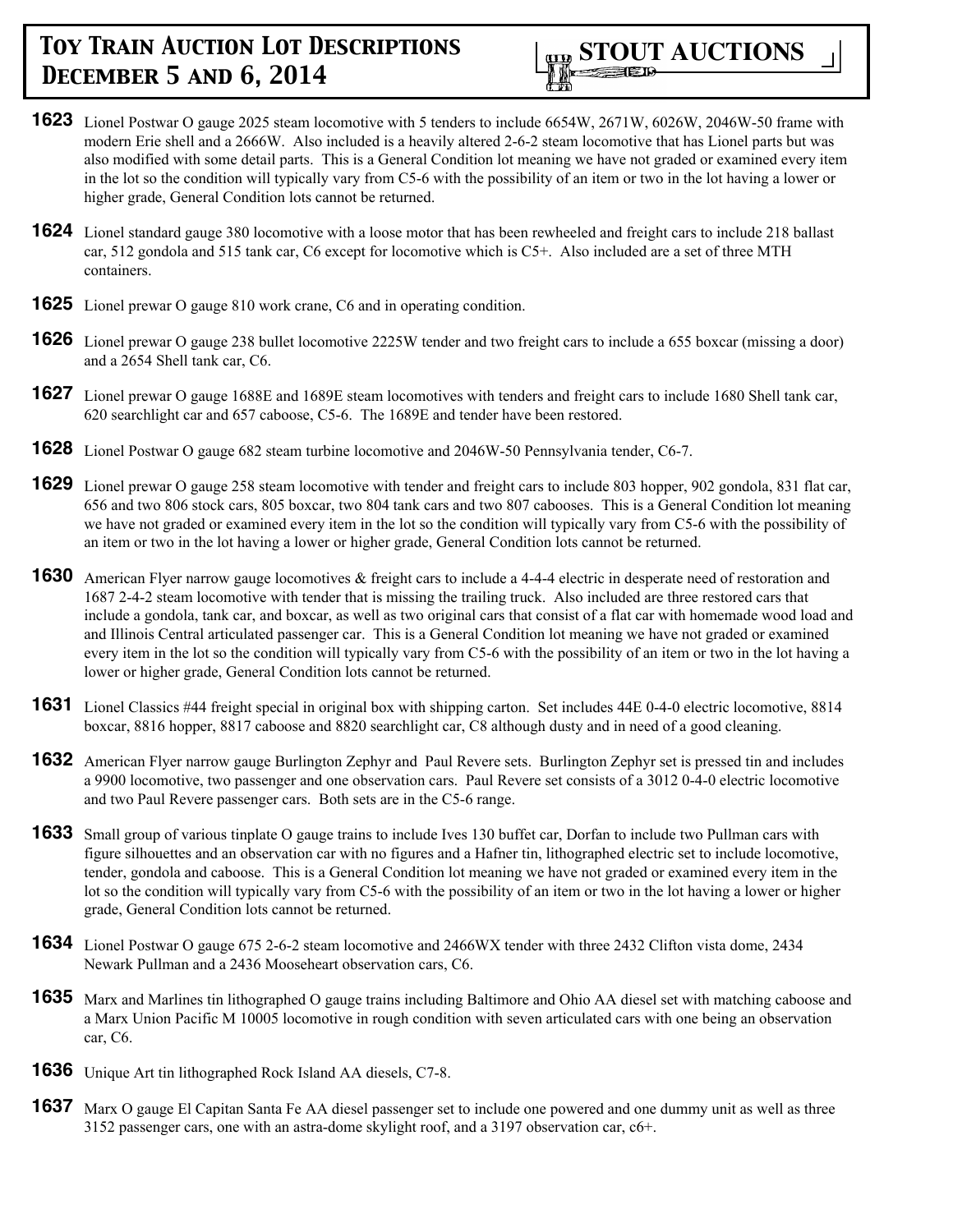

- **1638** Marx O gauge electric steam locomotives and freight cars to include a Commodore Vanderbilt 0-4-0 and Canadian Pacific 0-4-0 steam locomotives, four 553 tank cars, New York Central and Union Pacific tenders, double searchlight car and 556 New York Central caboose, C5-6.
- **1639** Restored Lionel standard gauge 10E electric locomotive,332 baggage, 339 Pullman and 341 observation cars in peacock.
- **1640** Large group of prewar cast iron toy fence, possibly made by Dent, to include 37 undamaged sections of varying lengths and three gates. Also included are 18 sections of damaged fence that could be used but would need some kind of help to hold them together, C5-6.
- **1641** Ives Pride Lines 121 train station, missing all of the glass panes but otherwise complete, C7.
- **1642** Group of 12 soft cover toy train collecting books guides as seen in photos.
- **1643** Group of 12 soft & hard cover toy and train books guides as seen in the photos.
- **1644** Grouping of British toy train books and original catalogs to include manufacturers such as Hornby, Meccano, Leeds and Bassett-Lowke. Most are in nice shape but some are worn as seen in the photos.
- **1645** Group of 8 hardback toy train collecting books and guides as seen in the photos, six have original dust jackets.
- **1646** Schiffmann Sammerkatalog soft cover books to include volumes 1, 3, 5, 7, 8, 9, 10 and 11, all in great shape as seen in photos. These traverse the vast array of tinplate German made toys.
- **1647** Walters Sammer-katalog volumes 1-4 hardback books regarding Marklin toy trains with price guide as seen in the photos.
- **1648** Five Claude Jeanmaire Bing toy catalog hardback books as well as three larger New Cavendish Bing catalog books to include 1898, 1906 and 1912. The books are in nice shape as seen in photos.
- **1649** Group of Greenberg's Lionel, Marx and American Flyer price guides as seen in the photos, includes seven hardback and six soft cover books.
- **1650** MTH modern standard gauge tinplate Stephen Girard passenger cars. Includes 10-1068-1; 424 Liberty Bell coach, 10 -1068-2; 425 Stephen Girard coach, 10-1068-3; 426 Coral Isle observation, 10-1068-4; 427 Philadelphia coach. No boxes included. Cars are C8 with run time. One loose coupler missing pin from 427 coach. Coupler packed in the car.
- **1651** MTH modern standard gauge tinplate Ives 3245R black and orange electric locomotive in OB. Locomotive is missing one flag, otherwise C8 condition with moderate run time.
- **1652** Lionel Corporation / MTH modern standard gauge tinplate 11-40031 Blue Comet three car passenger set in OB. Includes California coach, Colorado coach, and New York observation. Cars are C9 area with no major signs of run time. Original boxes have some light dings and dents to the corners and edges.
- **1653** MTH modern standard gauge tinplate freight cars in OBs. Five cars include 10-1151 4017 sand car, 10-1140 4018 automobile car, 10-1141 4020 stock car factory wrapped, 10-1150 4006 hopper, and 10-1152 4021 caboose. Cars in this lot are C8+ to C10. Two have very light run time. OBs have light wear to labels.
- **1654** McCoy modern standard gauge tinplate TCA cars. Five cars include 1979 Silver Jubilee Disneyland boxcar, 1980 Chicago hopper, 1996 Illinois Central Dallas boxcar, 1983 Great Lakes Limited baggage car with original box, and 1974 Seattle supply car with original box. Cars are generally C8 with light run time.
- **1655** McCoy modern standard gauge tinplate TCA cars in original boxes. Six cars include 1977 Lone Star TCA, 1984 Pittsburgh coach, 1975 Orlando kitchen car, 1982 Denver combine car, 1000-76 Spirit of 76 flat with stakes, 1978 Boston Flying Yankee combine caboose. Cars are C8-9 with no major signs of run time.
- **1656** Lionel Postwar O gauge aluminum passenger cars for parts or restoration. Includes two 2530 baggage cars, one is a large door body, four 2532 vista domes, and two 2531 observation cars. Also includes 7222 Illinois Central modern coach body. Also includes three frames, bag full of vestibule parts, and five loose trucks. Sold as is shown in the photos.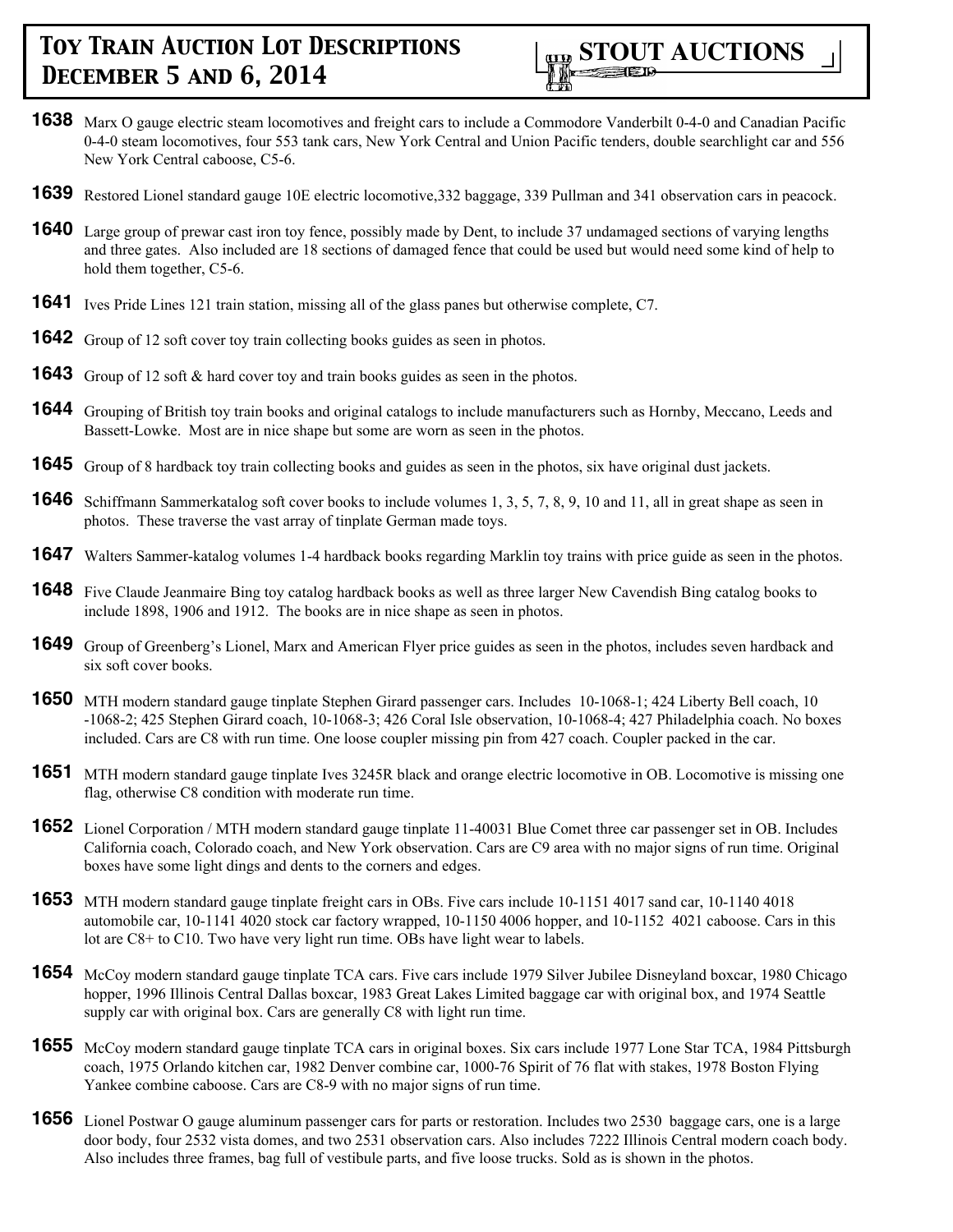

- **1657** Die Anderen Nurnberger Technisches Spielzeug German toy reference guides, 6 Volumes, missing number 2. These are all in nice shape with the exception of volume 4 which has a tear at the top of the spine.
- **1658** Marklin Technical Toys in the Course of Time, Volumes 1-15, authored by Carlernst Baecker, Dieter Hans and Claude Jeanmaire. All are in very nice shape and hardbound books with Volumes 11-15 having cardboard sleeves, a very nice collection as seen in the photos.
- **1659** Eleven model train and railroad books with hard and soft covers, some with dust jackets or sleeves and in nice shape as seen in the photos.
- **1660** Eight hardback toy collecting related books with dust jackets or sleeves as seen in the photos, all are in nice shape.
- **1661** Eight German toy and train related hardback books that focus on Marklin, Lehmann and other toys of the distant past. All are in nice shape as seen in photos.
- **1662** Eleven German toy and train related hardback books (one is a soft cover), focusing on Marklin and other German made antique toys. All are in nice shape and a few have dust jackets as seen in the photos.
- **1663** Eight toy and train related hardback books focusing on Marklin and other toy manufacturers from Germany. These are all in nice shape as seen in photos.
- **1664** Eight toy and train related hardback books focusing on Marklin and other toy manufacturers from Germany. These are all in nice shape as seen in photos.
- **1665** Eight hardback toy and train collecting related books with dust jackets or sleeves. One does not have a jacket but all are in great shape as seen in photos.
- **1666** Eight Lionel train collecting related books, two hardback and six soft cover, all in nice shape as seen in photos.
- **1667** Nine toy & train collecting related soft cover books in great shape as seen in photos.
- **1668** Small group of reproduction German toy makers catalogs and a few soft cover books as seen in photos.
- **1669** Seven toy collecting related hard cover books in nice shape, all with dust jackets as seen in photos.
- **1670** Huge group of past toy and train auction catalogs from such houses as Christie's, Sotheby's, Bertoia, Ralston and Hans Willi Walters. Most have fantastic color photos and descriptions and a few are hard bound versions. All are in nice shape as seen in photos.
- **1671** Huge group of Lionel American Flyer and MTH modern and reproduction catalogs
- **1672** Lionel Postwar O gauge ZW 275 watt transformer in a reproduction box, C6 with a replaced cord and reprinted instruction sheet.
- **1673** Group of Lionel Postwar O gauge accessories to include 97 coal elevator 497 coal loader, 455 oil derrick, five 260 bumpers and two 45N automatic gateman, C6.
- **1674** Lionel Postwar O gauge ZW 275 watt transformer with a reproduction box that has inserts. Transformer has original cord that is still supple, C6.
- **1675** Lionel Postwar O gauge reproduction dealer replacement parts catalog and repair manuals. Very nice shape but reproductions from the 1970's.
- **1676** Large group of Lionel paper billboards and advertisements to include several uncut billboards, some instruction sheets, ads cut from newspapers and magazines and other production paper items.
- **1677** Group of 5 Lionel Postwar O gauge accessories in original boxes to include 195 floodlight tower, 197 radar antenna, red 394 and 494 rotating beacon and 108 trestle set in a repurposed transformer box, C6-7.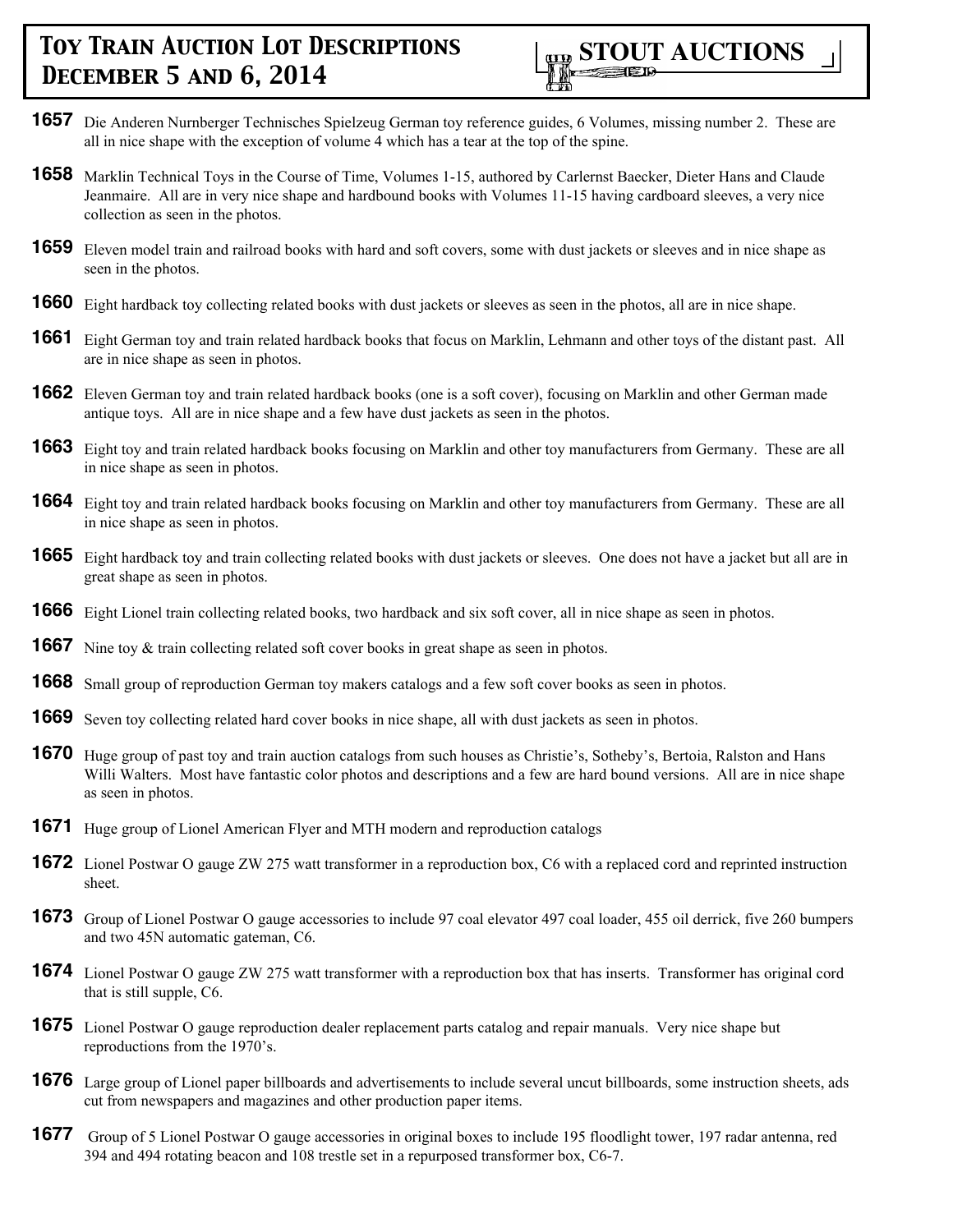- **1678** Lionel Postwar O gauge 342, 342 and 346 culvert pipe loader and unloader sets in an original boxes, C6 with only one gondola for the three sets.
- **1679** Lionel Postwar O gauge 3672 operating Bosco car in original box with platform, 7 cans and instruction sheet, C7. Original box has some inner tape repairs and will likely need more but it does have the original insert and does display well.
- **1680** Lionel CD V-700 radiological survey meter in original box with instructions and insert. Appears to have never been used but there is a small paint flake at the 11 o'clock position from the face of the meter, C8-9.
- **1681** Lionel Postwar O gauge 3366 operating circus car and corral in original box, C6-7 and includes original parts packet, OTC lockon, 364C controller, 3366-100 figures and the box insert. The packet is marked 3356-79 and it also includes a 3356 original box. Original box has some inner tape repairs, missing a tuck flap as well as having minor chipping and will likely need more repairs but still displays nicely.
- **1682** Lionel Postwar O gauge 2245C Texas Special B unit with closed portholes, C6.
- **1683** Lionel Postwar O gauge 2331 Virginian FM locomotive in original box, looks very nice, C8 with a faint hairline screw crack on the rear end. Box is still sealed on one end and in nice shape.
- **1684** Lionel Postwar O gauge 462 derrick platform set in original box with instruction sheet, C7 but could clean to C8. Original box is nice but has surface wear on the lid.
- **1685** Unrun Lionel Postwar O gauge 1061 2-4-2 steam locomotive with paper label and a matching 1061T tender, C8.
- **1686** Lionel Postwar O gauge dealer box of 8 No. 40 cable reels, six reels remain unused and have the Lionel tape around the wire while one has been partially used and another mostly used. The box is in very nice shape, overall C7.
- **1687** Lionel Postwar O gauge 2023 Union Pacific Alco set in master carton, C6 with very worn lettering. Master carton is missing all inserts and has tape residue.
- **1688** Lionel Postwar O gauge 6464-1 -100 Western Pacific boxcars in original boxes, C6-7. The -1 box is nice and complete, the -100 box is missing three flaps from one end.
- **1689** Unrun Lionel Postwar O gauge 6464-1970 TCA boxcar in original box, C9.
- **1690** Lionel Postwar O gauge 6464-50 Minneapolis and St. Louis, 6464-275 Bangor and Aroostook State of Maine and 6464 -525 Minneapolis and St. Louis boxcars in original boxes, C7. Boxes are complete with minor to moderate shelf wear.
- **1691** Lionel Postwar O gauge USMC 212 Alco diesel in C6- with a damaged side frame on one truck and 6017-50 caboose with correct -60 box that is worn, C6+.
- **1692** Lionel Postwar O gauge 2032 Erie Alco AA set, C6 with minor battery damage but missing most of the decals, comes with a set of replacement nose decals.
- **1693** Lionel Postwar O gauge 6464 boxcars to include -50 Minneapolis and St. Louis, -100 Western Pacific, -275 Bangor and Aroostook State of Maine, -500 Timken, -525 Minneapolis and St. Louis, -600 Rio Grande and -725 New Haven in two original boxes to include -500 and -725 boxes. Trains are C6 range and boxes are worn.
- **1694** Lionel Postwar O gauge 218 Santa Fe Alco AA set in master carton with inner boxes, C7 shells with C6 frames. Carton is in nice shape as are both inner boxes but the P box has writing on one side.
- **1695** Restored Lionel Postwar O gauge 2332 GG1 in original box, nicely done but the stripes go down into the ventilator screens which is not how the original pieces are. The original box is sealed on one end but is missing an inner flap and has writing on the sides.
- **1696** Lionel Postwar O gauge 321-100 trestle bridge in original box with instruction sheet, C9.
- **1697** Very unusual Lionel Postwar O gauge unlettered black 6142 gondola, C7.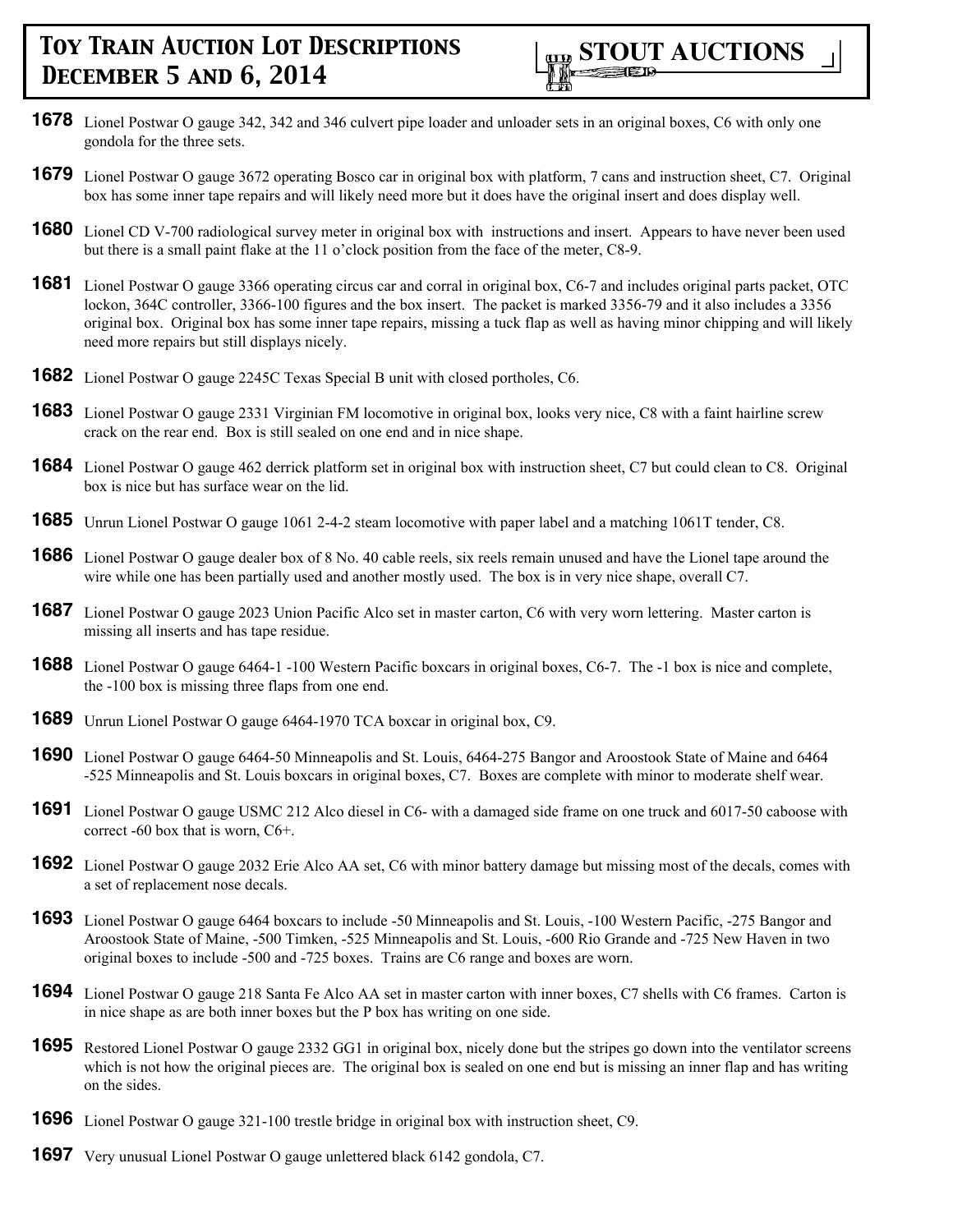- **1698** Unrun Lionel Postwar O gauge 6264 separate sale lumber car in original box, C8.
- **1699** Lionel Postwar O gauge 2065 4-6-4 Hudson style steam locomotive & 736W tender in original boxes, C7+ trains with nice boxes.
- **1700** Lionel Postwar O gauge 6017-85 caboose in original box, came in only set 1595 from 1958, C7 due to paint rubs on roof
- **1701** Lionel Postwar O gauge 6827 flat car with Harnischfeger power shovel and 6828 flat car with two Harnischfeger truck cranes in original boxes, C6 with a very nice 6827-100 box, the 6828 and 6828-100 boxes are worn.
- **1702** Lionel Postwar O gauge Girls Set boxes only to include every box that would have come with the original set except for the set box. The boxes included are 2037-500, 1130T-500, 6427-500, 6464-515, 6464-510, 6436-500 and 6462-500. Boxes are in very nice to slightly worn condition with a total of five missing flap from all of the boxes put together with no missing end flaps.
- **1703** Lionel Postwar O gauge 2379 Rio Grande B unit in original box. Gorgeous B unit, C8 with a nice looking box with a missing inner flap but no insert.
- **1704** Lionel Postwar O gauge 2032 Erie Alco AA set in master carton with inspection slip. Units are C6+ and C7 respectively, master carton is in nice shape but missing the end inserts but does have the main insert.
- **1705** American Flyer prewar O gauge freight cars in original boxes to include 3210 tank car, 3219 dump car, 3216 log car and 3211 caboose, C6 but a couple may clean to C7. Boxes have some missing inner flaps, one missing end flap and a few loose end flaps. Also included are 11 curved and 16 Lionel three rail O gauge track sections.
- **1706** Lionel Postwar O gauge 3435 aquarium car in a perforated original box with an original instruction sheet, C8 car with very low run time, Box has a ding in the top front edge but no missing flaps or tape repairs.
- **1707** Lionel Postwar O gauge 665 4-6-4 steam locomotive & 736W tender in original boxes, trains that have very low run time and are very nice but the C7-8 locomotive could still use a gentle cleaning. The tender is C8-9. Original box for loco is sealed on one end with no missing flaps but tender box has a missing end flap and a damaged cellophane window.
- **1708** Lionel Postwar O gauge 50 and 51 original boxes only. 50 gang car box is very nice and clean with built-in insert. 51 Navy switcher box is very nice as well with a perfect insert. Both boxes are very nice and square.
- **1709** Lionel Postwar O gauge Congressional passenger set to include 2541 Alexander Hamilton observation, 2542 Betsy Ross vista dome, 2543 William Penn and 2544 Molly Pitcher Pullman cars, C7. Set includes a 2542 original box with a missing end flap and inner flap.
- **1710** Lionel Postwar O gauge 2339 Wabash GP-7 in original box, C8 with a nice original box that has a ding on one end and reproduction inserts.
- **1711** Lionel Postwar O gauge 44 mobile Army missile launcher in original box, C6 with no broken steps but there is a small chip on a ledge piece, missing front coupler and a reproduction figure. Original box is still sealed on one end and the box and sleeve both have intact perforated windows. Also includes 44-61 packet with four original missiles.
- **1712** Lionel Postwar O gauge 2321 Lackawanna maroon top FM trainmaster locomotive, C7 but has screw cracks on both ends. There is no battery damage and the frame and trucks are extremely nice and clean.
- **1713** Lionel Postwar O gauge 2331 black Virginian FM trainmaster locomotive, C6+ due to oxidation on walkways, wear to lettering and screw cracks on both ends. There is inner battery damage but the frame and trucks are extremely clean.
- **1714** Lionel Postwar O gauge 2322 Virginian FM trainmaster locomotive, C6 due to screw cracks on one end and a repaired piece that had fallen off from the opposite end. Extremely clean frame and trucks with no battery damage.
- **1715** Lionel Postwar O gauge 210 and 211 Texas Special AA Alco sets, C6-7 with no pilot damage on any of the four units.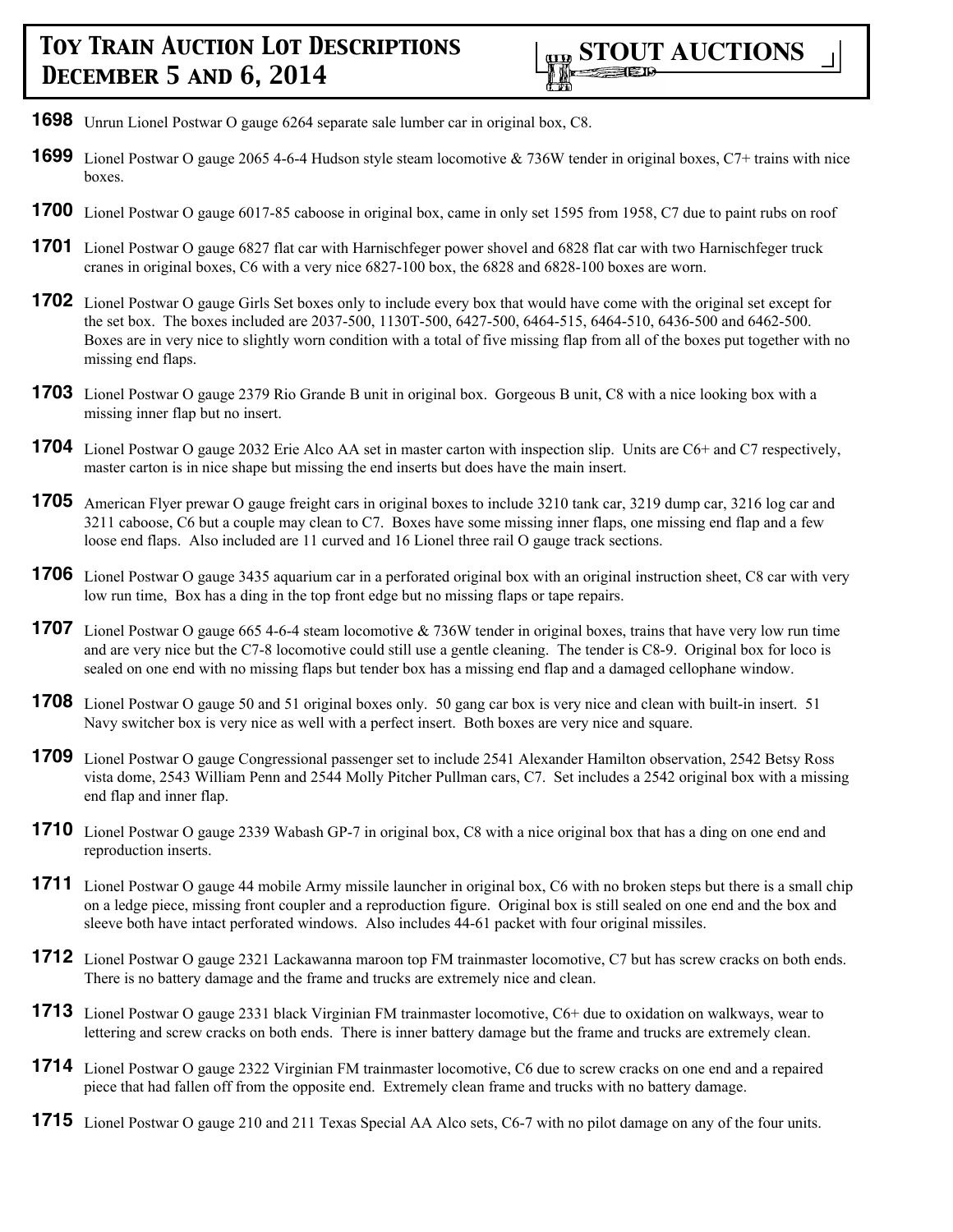

- **1716** Lionel Postwar O gauge 2338 Milwaukee Road GP-7 in original box, C7. Original box is sealed on one end but missing some of the flaps from the opened end.
- **1717** Lionel Postwar O gauge 2365 Chesapeake and Ohio GP-7, c6-7.
- **1718** Lionel Postwar O gauge 2328 Burlington GP-7 in original box, C7. Original box has one sealed end but has missing flaps from the opened end.
- **1719** Lionel Postwar O gauge 2346 Boston and Maine GP-9, C6+.
- **1720** Lionel Postwar O gauge 2349 Northern Pacific GP-9, C6.
- **1721** Lionel Postwar O gauge 2329 Virginian rectifier locomotive, C8.
- **1722** Lionel Postwar O gauge 2350 New Haven EP-5, C6 with a nose crack. Unit has paper decals on the noses.
- **1723** Lionel Postwar O gauge 2351 Milwaukee Road EP-5, looks C7 but frame has battery damage.
- **1724** Lionel Postwar O gauge 2350 New Haven EP-5 in original box, C7+ with a nice original box that has one sealed end and all flaps intact on the opened end.
- **1725** Lionel Postwar O gauge 2245 Texas Special MKT F3 AB set, C6 with no battery damage.
- **1726** WOW! Lionel postwar O gauge factory sealed 2322 Virginian FM. Fantastic box that is fully 100% factory sealed on both ends. C9-10.
- **1727** Lionel postwar O gauge 2245 Texas Special F3 AB units, both units have some touch up on the white, frame of B unit is repainted. C5.
- **1728** Lionel postwar O gauge Santa Fe Alco units 204 AA units and 208 AA units. One 208 has a repaired pilot. Some touch up. C5-6.
- **1729** Lionel postwar O gauge Alco units included 223 power A unit, 215 Santa Fe power unit, 212 dummy A unit and a 212 power SF A unit. 223 and 215 have a hairline in the strut. C5-6.
- **1730** Very high grade Lionel postwar O gauge 2344C New York Central B unit, great lettering, 3 original portholes and one is missing. C8+. Includes the original insert and the original wrap but not the original box.
- **1731** Lionel postwar O gauge 623 Santa Fe switch engine, C6. OB is very worn, no insert.
- **1732** Outstanding set of Lionel postwar O gauge 2344 New York Central AA units. These units absolute knockout condition, all original, missing one porthole. C8-9. Nice master carton. Correct X on the P box, very square, all flaps, tape sealed on one end. T box is also very nice, tape on one tuck flap. Both have inserts. Power has original wrap.
- **1733** Lionel postwar O gauge 2321 Lackawanna FM, gray top variation, looks nice C6-7 but does have the usual hairlines at the screwholes.
- **1734** Lionel postwar O gauge 2343 Santa Fe F3 ABA units, some repainting on frames, C6 area.
- **1735** Lionel postwar O gauge Missouri Pacific 205 AA with cracked pilots, C6.
- **1736** Lionel postwar O gauge Missouri Pacific 219 AA units, unbroken pilots, light shelf dust, C7.
- **1737** Lionel postwar O gauge 213 and 216 MStL Alco units, both have good pilots. C7.
- **1738** Lionel postwar O gauge 2242 New Haven F3 AB units. Power unit is original with heat stamp lettering, has had minor battery damage that has been repaired mainly on the inside of frame. B unit is a modern reproduction shell with an MPC chassis. C6.